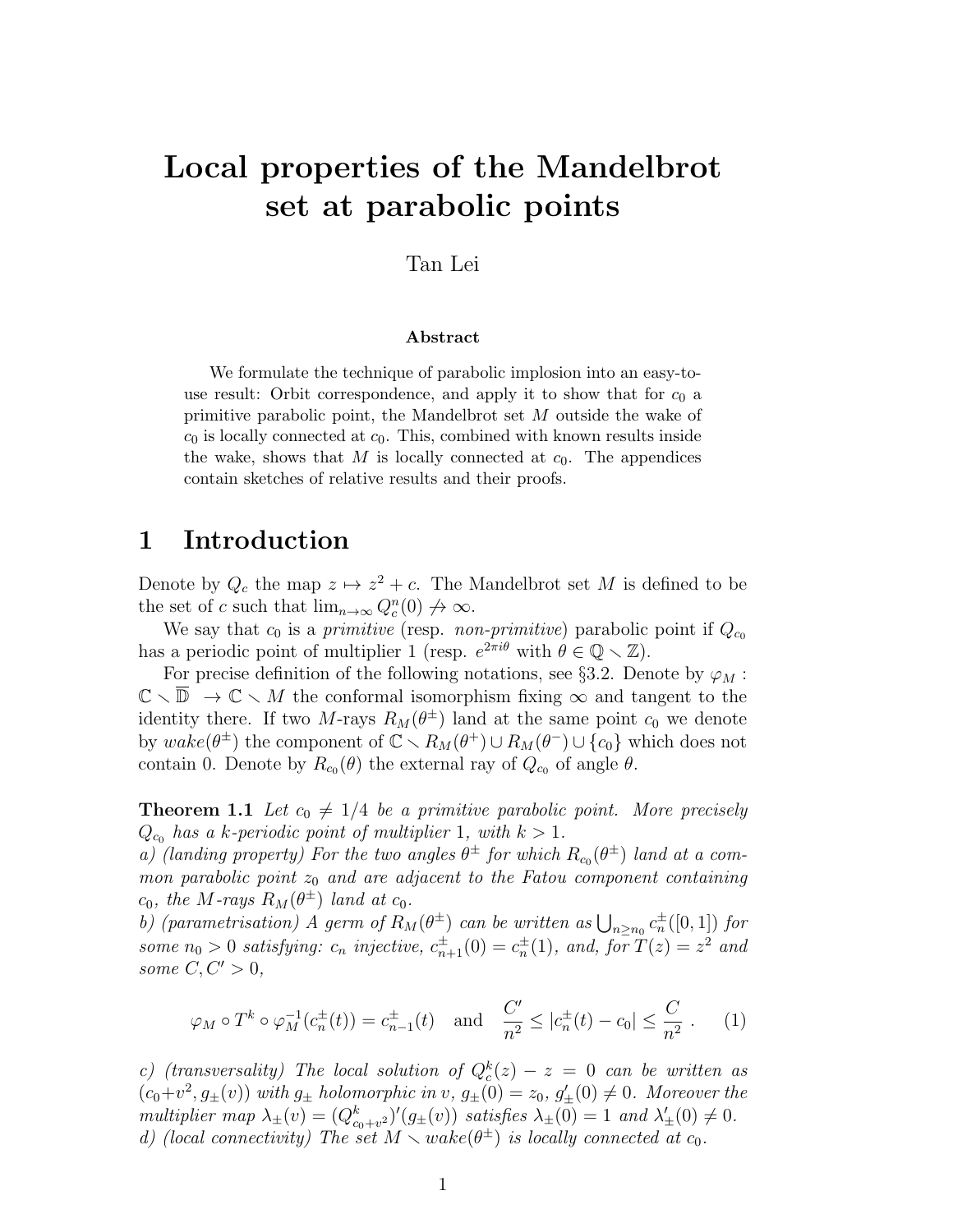e) (no other rays involved) For any other ray  $R_M(\zeta)$  outside of the wake, the impression of its corresponding prime end does not contain  $c_0$  (in particular the ray does not land at  $c_0$ ) and  $M \setminus (wake(\theta^{\pm}) \cup \{c_0\})$  is connected.

The last statement says that M has no ghost umbilical cords at  $c_0$ , in the terminology of D. Sørensen. We will formulate techniques of parabolic implosion into a parabolic orbit correspondence result and then apply it to construct a sequence of puzzle pieces  $P_n$  in  $\mathbb{C} \setminus wake(\theta^{\pm})$ , with  $c_0$  on the boundary, such that  $\varphi_M \circ T^k \circ \varphi_M(\partial P_n) = \partial P_{n-1}$  and  $\text{diam}(P_n) \approx 1/n^2$ .

Together with known results inside the wake, see [Hu, Mi, Sø] and Appendix  $D$ , we can conclude that  $M$  is locally connected at every primitive parabolic points.

A similar statement for non-primitive parabolic points is included in [DH2], [Mi] and [Sø]. In Appendix A and D we give a short account of these results, together with interesting consequences.

Our treatment follows very closely the original approach of Douady and Hubbard ([DH2]), who invented the theory of parabolic implosion while proving landing properties of M-rays.

J. Hubbard in [Hu, Theorem 14.6] (see also Appendix E in the present paper) sketched a proof of the local connectivity of  $M$  at a primitive parabolic point, using the theory of Mandelbrot-like families together with the fact that M is locally connected at the cusp  $c = 1/4$ . This proof is less elementary than the one in the present paper, but has an advantage that it turns the local connectivity property at a cusp into a semi-direct consequence of the existence of sub-Mandelbrot-like families (semi-direct means that extra combinatorial information is needed), and thus can be adopted to more general settings.

We show in Appendix B that the similar statement for repelling orbit correspondence can be applied to show that  $M$  is locally connected at Misiurewicz points (i.e. c values such that  $Q_c(0)$  is strictly preperiodic).

For a more combinatorial approach of landing properties and local connectivity of M at various points, see [Sc1] and [Sc2].

Acknowledgements. Discussions with A. Douady and M. Shishikura have been very fruitful. J. Milnor has helped to largely improve both the global structure and local details.

# 2 Orbit correspondence in parabolic implosion

We will use the terminology and results in [S1].

Definition. By a *Fatou coordinate*, associated with a rational map f on a region U, we will mean a univalent map  $\Phi: U \to \mathbb{C}$  which satisfies the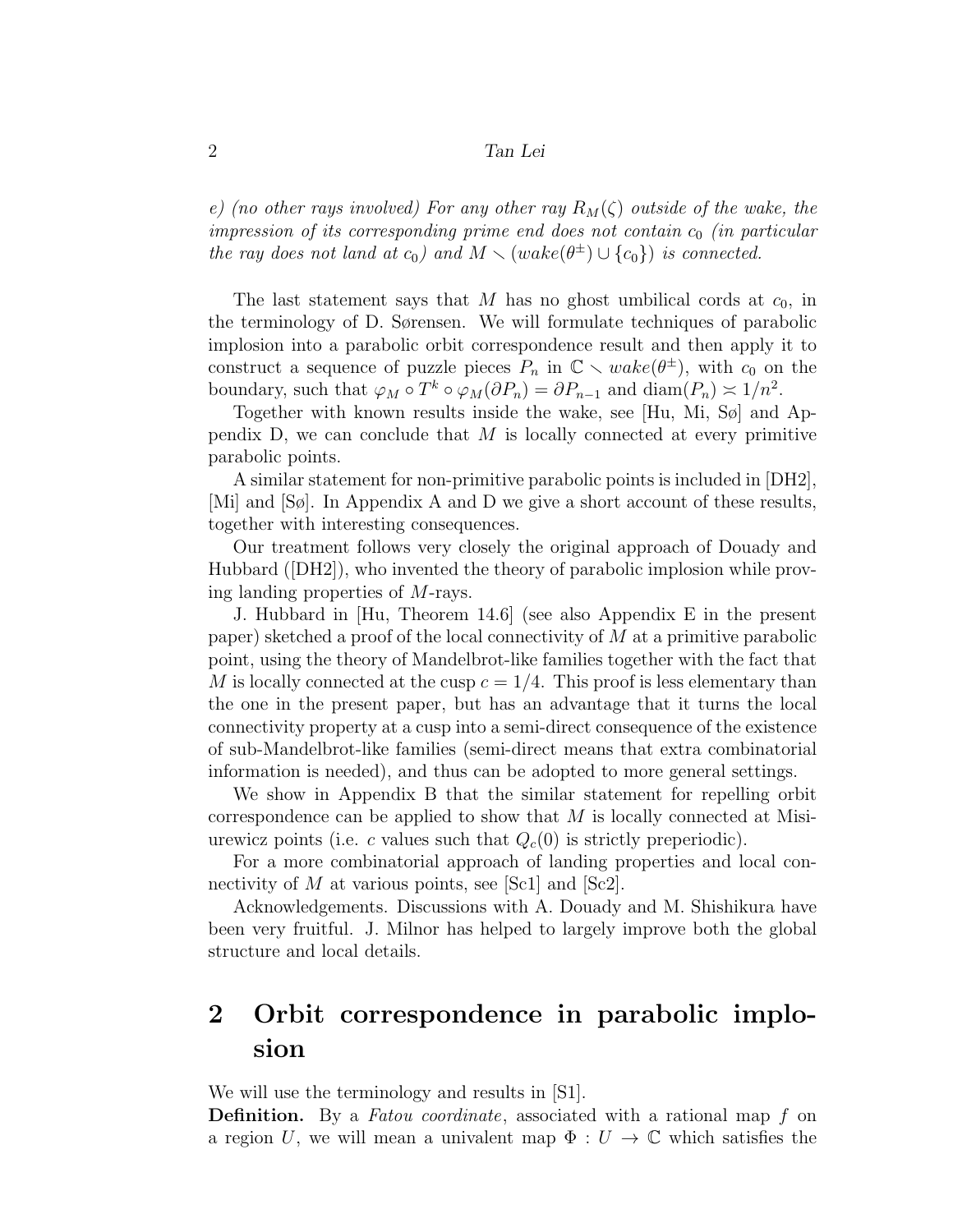following condition for every  $z \in U$ ,

$$
f(z) \in U \iff \Phi(z) + 1 \in \Phi(U) \iff \Phi(f(z)) = \Phi(z) + 1 ,
$$

and moreover satisfies the convexity condition that whenever both  $w$  and  $w + n$  belong to  $\Phi(U)$  the intermediate points  $w + 1, w + 2, \ldots, w + (n - 1)$ must also belong belong to  $\Phi(U)$ . Note that if  $\Phi$  exists f is also univalent in U.

The set up. Fix  $r > 0$  small. Let  $\Delta_r \subset \mathbb{C}$  be a bounded connected open set with 0 on the boundary, U an open neighbourhood of 0 and  $f_s(z)$  be a family of holomorphic maps on  $U$  satisfying:

1.  $(s, z) \mapsto f_s(z)$  is well defined, continuous on  $\overline{\Delta_r} \times U$  and holomorphic in z, with  $f_s(z) = \lambda(s)z + O(z^2);$ 

2.  $(s, z) \mapsto f_s(z)$  is holomorphic on  $\Delta_r \times U$ ;

3.  $f''_0(0) \neq 0;$ 

4. Set  $\sigma(s) = (\lambda(s) - 1)/(2\pi i)$ . Then  $\sigma$  is continuous on  $\overline{\Delta_r}$  with  $\sigma(0) = 0$ , and  $\sigma$  maps  $\Delta_r$  univalently onto  $\{z \mid |z| < r, \, |\arg z| < \pi/4\}.$ 

**Remark.** In practice  $f_s(z)$  and  $\sigma(s)$  are often defined in a larger sector neighbourhood of  $s = 0$  than  $\Delta_r$ . But we are only interested in the subsector of parameters which is mapped by  $\sigma(s)$  bijectively onto  $\{z \mid |z|$ r,  $|\arg z| < \pi/4$ . Here the width  $\pi/4$  is not really relevant, it can be any angle in the interval  $(0, \pi)$ .

**Theorem 2.1 (Douady-Lavaurs-Shishikura):** If r is sufficiently small, then there exist the followings (see Figure 1):

For s = 0 there are open Jordan domains  $\Omega_{-,0}$  and  $\Omega_{+,0}$  which are respectively an attracting and a repelling petal for  $f_0$ , satisfying  $\overline{\Omega_{-,0}} \cap \overline{\Omega_{+,0}} = \{0\},\$ with associated Fatou coordinates  $\Phi_{+,0} : \Omega_{+,0} \to \mathbb{C}$ .

For  $s \in \Delta_r \setminus \{0\}$  there is a Jordan domain  $\Omega_s$  containing two fixed points for  $f_s$  on its boundary and two Fatou coordinates  $\Phi_{\pm,s} : \Omega_s \to \mathbb{C}$  with

$$
\Phi_{-,s}(z) - \frac{1}{\sigma(s)} = \Phi_{+,s}(z) . \tag{2}
$$

Taking  $\Omega_0$  to be  $\Omega_{-,0}\cup\Omega_{+,0}$ , both the closure  $\overline{\Omega_s}$  and the complement  $\hat{\mathbb{C}}\setminus\Omega_s$ depend continuously on  $s \in \overline{\Delta_r}$ , using the Hausdorff metric for the space of compact subsets of the Riemann sphere, and the correspondence  $(s, z) \mapsto$  $\Phi_{+,s}(z)$  is continuous in both variables for either choice of sign, wherever it is defined. Moreover  $\Phi_{\pm,s}(z)$  is holomorphic in s for  $s \in \Delta_r$ .

Proof. Let  $\alpha(s) \in \mathbb{C}$  be defined so that  $\lambda(s) = e^{2\pi i \alpha(s)}$  and  $|\Re(\alpha(s))| < 1/2$ . This theorem was proved in [S1], Proposition 3.2.2 and Appendix, with  $\frac{1}{\alpha(s)}$ in place of  $\frac{1}{\sigma(s)}$ , and with  $|\arg(\alpha(s))| < \pi/4 + \varepsilon$  in place of  $s \in \Delta_r$ . For  $s \in \Delta_r$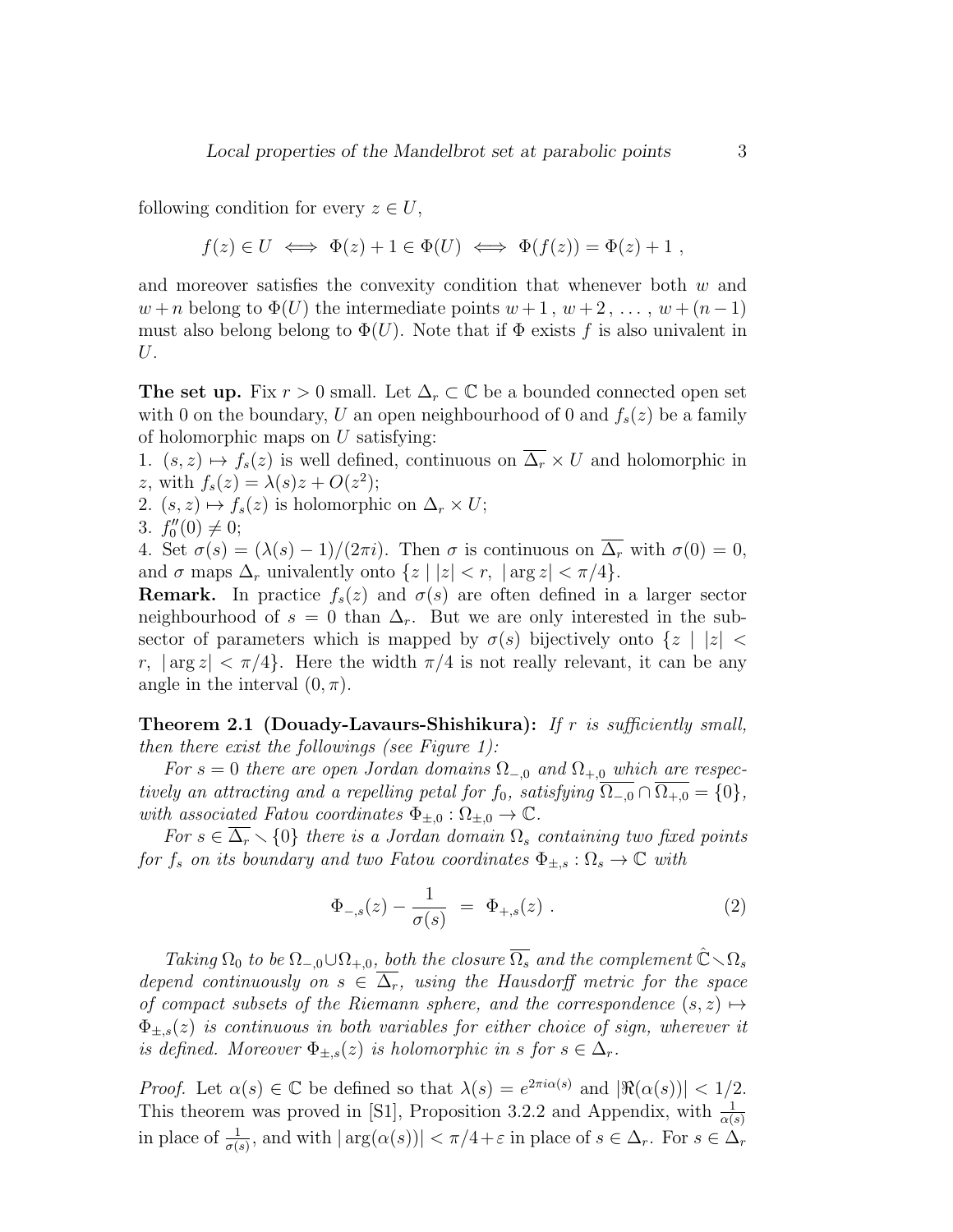we have  $|\arg \alpha(s)| \approx |\arg \sigma(s)| < \frac{\pi}{4}$  $\frac{\pi}{4}$ . Using the Taylor series expansion of  $e^x$ one can see easily that the difference  $\frac{1}{\sigma(s)} - \frac{1}{\alpha(s)}$  $\frac{1}{\alpha(s)}$  is continuous on  $\Delta_r$ . Since the Fatou coordinates are defined up to addition of constants (relative to  $z$ ), one can add the above difference to  $\Phi_{-,s}$  in Shishikura's normalisation without alerting the continuous dependence on  $(s, z)$ . Therefore (2) holds together with the rest part of the theorem.

Using this result, we can restate and prove the "Tour de Valse" theorem of Douady and Sentenac ([DH2], exposé n°XI) as follows.

#### Figure 1: Parabolic orbit correspondence

Proposition 2.2 (Parabolic orbit correspondence). Let  $X \subset \Omega_{-0}$  and  $Y \subset \Omega_{+,0}$  be compact sets. If r is sufficiently small, then given continuous functions  $x : \overline{\Delta_r} \times [0,1] \to X$  and  $y : \overline{\Delta_r} \times [0,1] \to Y$ , holomorphic in s for  $s \in \Delta_r$ , the equations

$$
f_s^n(x(s,t)) = y(s,t) \text{ and } \Phi_{-,s}(x(s,t)) + n - \frac{1}{\sigma(s)} = \Phi_{+,s}(y(s,t)) \quad (3)
$$

have at least one common solution  $s = s_n(t)$  in  $\Delta_r$ , which depends continuously on t, provided that n is sufficiently large. Moreover

$$
\lim_{n \to \infty} n - \frac{1}{\sigma(s_n(t))} = C_0(t) \text{ and } \lim_{n \to \infty} \left| 1 - \frac{1}{n\sigma(s_n(t))} \right| = 0 \text{ as } n \to \infty \quad (4)
$$

where  $C_0(t)$  is finite and continuous on t, and the convergences are uniform on t (see Figure 1).

Before giving the proof we give a quick application showing that the Julia sets move discontinuously:

**Application I.** Let  $f_s(z) = (1+s)z + z^2$ . For  $\Delta_r$  a sector neighbourhood of 0 containing the direction of  $i\mathbb{R}$  the family satisfies all the required conditions. The Julia set  $J(f_0)$  of  $f_0$  is a cauliflower (see the left picture in Figure 1 of [S1], in this volume). Let x be any point in  $\Omega_{-,0}$ .

So  $x \notin J(f_0)$ . We will show that there is a sequence  $s_n \in \Delta_r$  converging to 0 such that  $x \in J(f_{s_n})$  for all n. It follows that for any converging subsequence  $J(f_{s_{n_k}}), \lim J(f_{s_{n_k}}) \neq J(f_0).$ 

In order to find  $s_n$ , we define at first an appropriate function  $y(s)$ . On  $J(f_0)$  there is a repelling periodic cycle of period two. Let  $y(0)$  be a preimage of this cycle such that  $y(0) \in \Omega_{+,0}$ . For any s near 0, there is a unique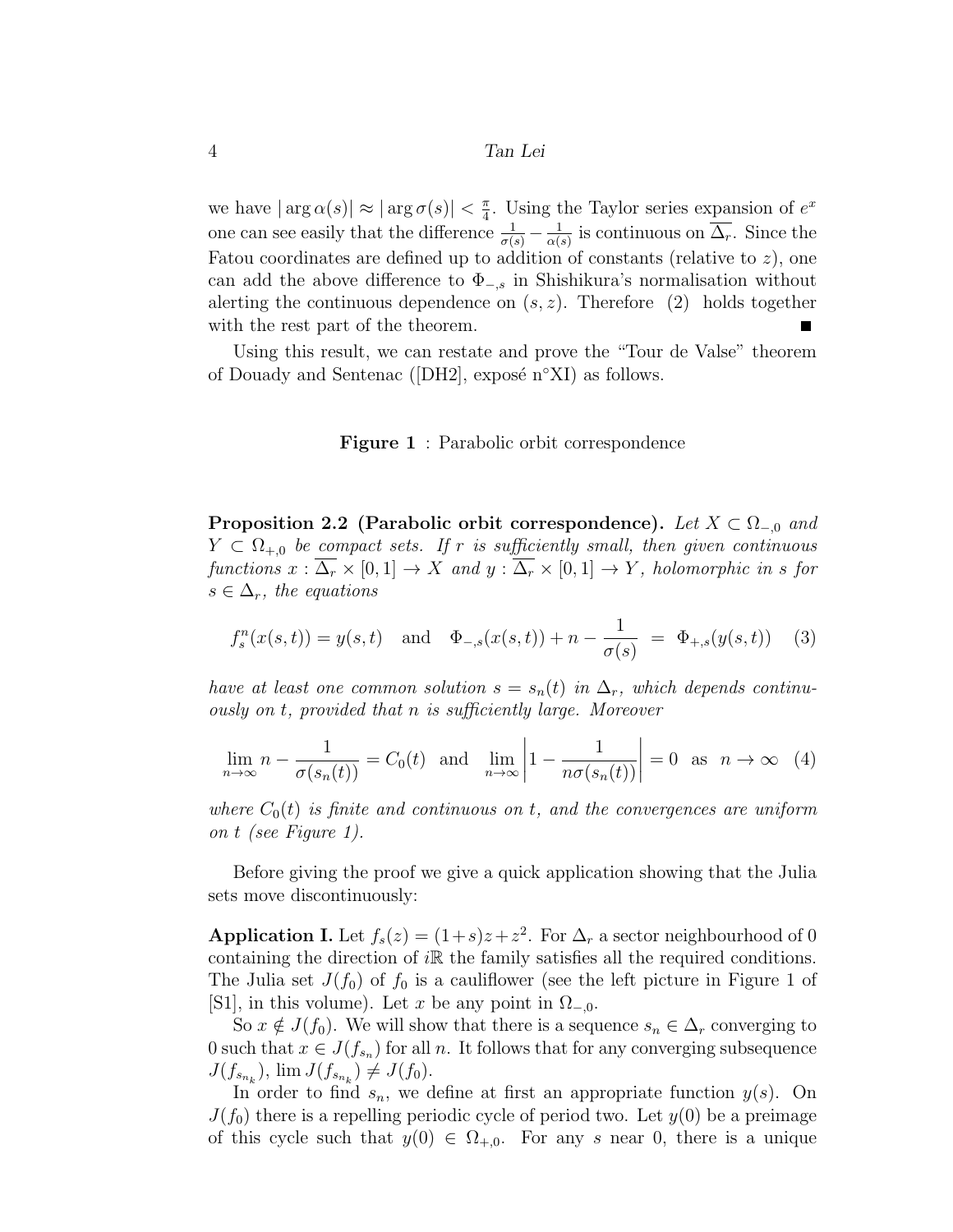$y(s)$  which is holomorphic on s and is mapped by some iterates of  $f_s$  onto a repelling periodic cycle of period two. Clearly  $y(s) \in J(f_s)$ .

Now we can apply Proposition 2.2 for  $x(s) \equiv x$  to conclude that there is a sequence  $s_n \in \Delta_r$ ,  $s_n \to 0$ , such that  $f_{s_n}^n(x) = y(s_n)$ . As a consequence  $x \in J(f_{s_n})$  for every large n.

Proof of Proposition 2.2. First note that we only need to find a solution for the right equation in (3), since combining it with (2) we get  $\Phi_{+,s}(x(s,t))+n=$  $\Phi_{+,s}(y(s,t))$ . By definition of Fatou coordinates we have  $\Phi_{+,s}(f_s^n(x(s,t)))$  =  $\Phi_{+,s}(x(s,t)) + n = \Phi_{+,s}(y(s,t))$ . Since  $\Phi_{+,s}$  is univalent, we have  $f_s^n(x(s,t)) =$  $y(s, t)$ . This is the left equation in (3).

To simplify the situation, assume at first  $x(s, t) = x(s)$  and  $y(s, t) = y(s)$ (i.e. they are independent of t). Set  $\tilde{x}(s) = \Phi_{-,s}(x(s))$  and  $\tilde{y}(s) = \Phi_{+,s}(y(s))$ . Then  $\tilde{x}(s)$  and  $\tilde{y}(s)$  are continuous in  $\overline{\Delta_r}$ . For *n* large, we are seeking for solutions of the following:

$$
\tilde{x}(s) + n - \frac{1}{\sigma(s)} = \tilde{y}(s) . \tag{5}
$$

Let  $\tilde{x}(s) - \tilde{y}(s) = C_0 + H(s)$ , with  $C_0 = \tilde{x}(0) - \tilde{y}(0)$ ,  $H(s)$  continuous in  $\overline{\Delta_r}$  and  $H(0) = 0$ . We may assume r is small so that  $|H(s)|_{\overline{\Delta_r}} \leq 1/4$ .

Set  $F(s) = C_0 + n - \frac{1}{\sigma(s)} = \frac{1}{z_r}$  $\frac{1}{z_n} - \frac{1}{\sigma(s)}$  with  $z_n = 1/(C_0 + n)$ , and  $G(s) =$  $F(s) + H(s)$ . Then (5) becomes  $G(s) = 0$ . We will at first find a solution for  $F(s) = 0$  and then use it to approximate a solution of  $G = 0$ .

For  $n$  large enough,

$$
z_n \in \overline{D}(z_n, |z_n|^2) \subset \{z \mid |z| < r, \, |\arg(z)| < \frac{\pi}{4}\}.
$$

Let  $\overline{D} = \sigma^{-1}(\overline{D}(z_n, |z_n|^2)) \subset \Delta_r$ . By univalence of  $\sigma$ , the set  $\overline{D}$  is a closed topological disc. Moreover there is a unique  $s'_n \in D$  such that  $\sigma(s'_n) = z_n$ , i.e.  $F(s'_n) = 0$ . Now

$$
|F(s)|_{\partial D} = \left| \frac{1}{z_n} - \frac{1}{\sigma(s)} \right|_{\partial D} = \frac{|\sigma(s) - z_n|}{|z_n \sigma(s)|} \Big|_{\partial D} \ge \frac{|z_n|^2}{2|z_n|^2} \ge \frac{1}{2} \text{ and}
$$
  

$$
|F(s) - G(s)|_{\partial D} = |H(s)|_{\partial D} \le \frac{1}{4}.
$$

Therefore  $|F - G|_{\partial D} < |F|_{\partial D}$ . By Rouché's theorem we conclude that there is a unique  $s_n \in D$  such that  $G(s_n) = 0$ . (Here is another argument showing the existence of  $s_n$ : We have  $|\arg(F(s)) - \arg(G(s))|_{s \in \partial D} < \pi/4$ . Since  $\arg(F)|_{\partial D}$ is of degree one so is  $\arg(G)|_{\partial D}$ . Now G must have at least one zero in D for otherwise  $arg(G(s))$  would extend to a continuous, homotopically non-trivial map from  $\overline{D}$  to  $\mathbb{R}/2\pi\mathbb{Z}$ . This is impossible.)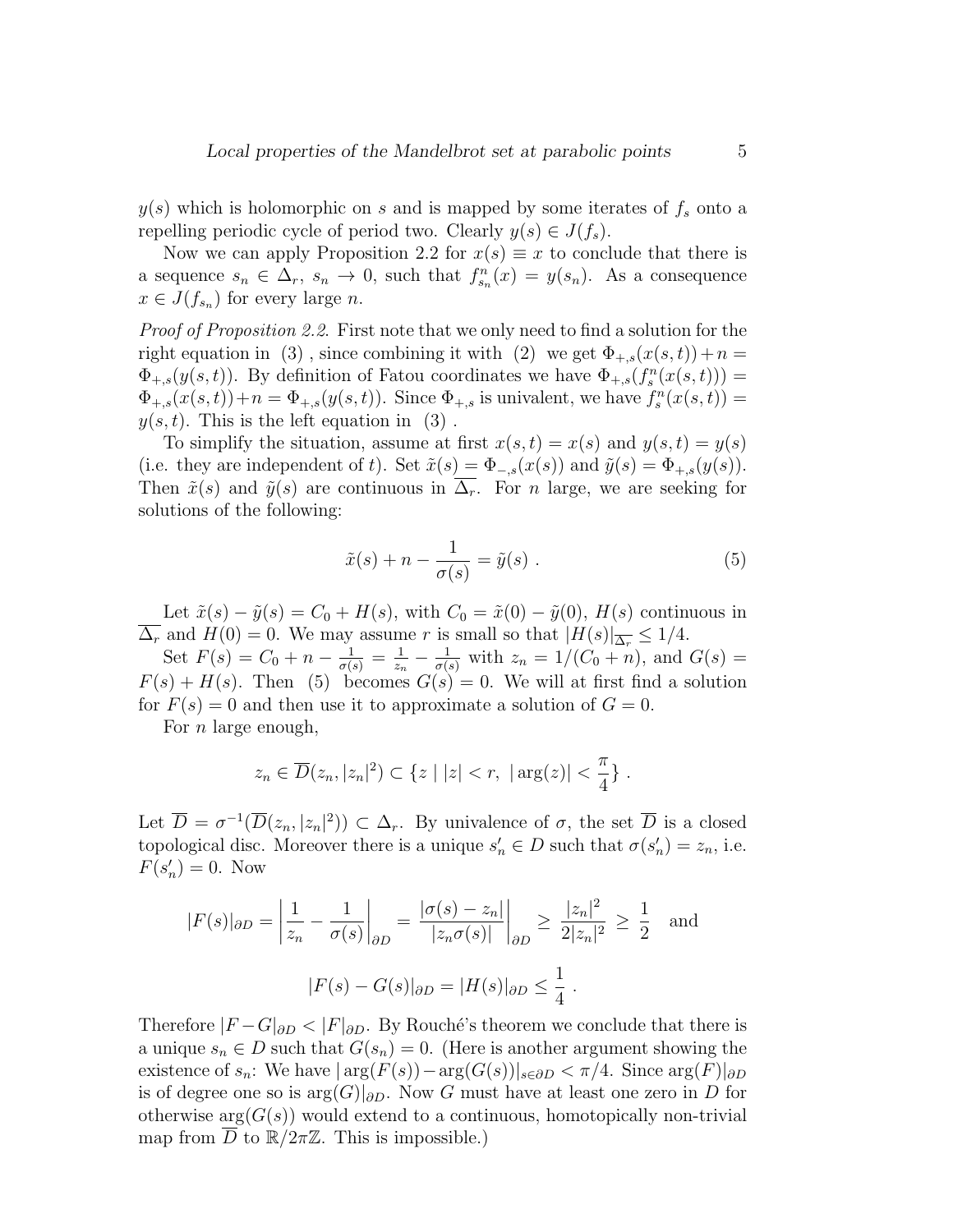Therefore  $s_n$  is a common solution of the equations in (5) and (3). Furthermore, by definition of  $C_0$  and  $(5)$ ,

$$
\lim_{n \to \infty} n - \frac{1}{\sigma(s_n)} = C_0.
$$

This is part of (4) , the other part of (4) easily follows.

Finally assume that  $x(s, t)$  and  $y(s, t)$  do depend on t. Set as above  $\tilde{x}(s,t) = \Phi_{-s}(x(s,t))$  and  $\tilde{y}(s,t) = \Phi_{+s}(y(s,t))$ . Then  $\tilde{x}(s,t) - \tilde{y}(s,t) =$  $C_0(t) + H(s, t)$ , with  $C_0(t) = \tilde{x}(0, t) - \tilde{y}(0, t)$ ,  $H(s, t)$  continuous on  $\Delta_r \times [0, 1]$ and  $H(0, t) = 0$ . By uniform continuity of  $H(s, t)$  we may choose r small such that  $|H(s,t)| \leq 1/4$  on  $\Delta_r \times [0,1]$ . The same argument above would find a unique  $s_n(t)$  as zero of  $G(s,t)$ . This implies that  $s_n(t)$  is continuous in t.

## 3 Proof of Theorem 1.1

In this section let  $(c_0, z_0)$  be such that  $z_0$  is a k-periodic point  $(k > 1)$  of  $Q_{c_0}$  with multiplier 1 and it is on the boundary of the Fatou component of  $Q_{c0}$  containing  $c_0$ . We would like to find an appropriate family  $f_s(z)$  and two appropriate functions  $x(s, t)$  and  $y(s, t)$  in order to apply Proposition 2.2.

### 3.1 The family  $f_s$  relative to  $\vec{w}$

We will at first define holomorphic functions  $g_{\pm}(v), \sigma_{\pm}(v)$  for  $v =$ √  $\overline{c-c_0},$ define a holomorphic map  $I(c)$ , choose a vector  $\vec{w}$  with certain properties and then define a family of maps  $f_s$  relative to  $\vec{w}$  satisfying the set up of §2.

**Lemma 3.1** Set  $F(c, z) = Q_c^k(z) - z$ . Then  $(Q_{c_0}^k)''(z_0) \neq 0$  and  $F(c, z) = 0$ has two local solutions which can be written as  $(c_0 + v^2, g_{\pm}(v))$  with  $g_{\pm}(v)$ holomorphic.

*Proof.* By assumption  $Q_{c_0}^k$  is the first return map about  $z_0$  with derivative 1 at  $z_0$ . It follows that each parabolic basin attached to the point  $z_0$  is fixed by  $Q_{c_0}^k$ . In other words, different parabolic basins attached to  $z_0$  belong to different orbits under the iteration of  $Q_{c_0}$ . On the other hand,  $Q_{c_0}$  has only one critical point so there can be at most one periodic cycle of parabolic basins. It follows that there is exactly one such basin attached to  $z_0$ . As a consequence  $(Q_{c_0}^k)''(z_0) \neq 0$  (by local theory of Fatou flowers).

Now consider  $F(c, z)$ . We have

$$
F(c_0, z_0) = 0,
$$
  $\left. \frac{\partial F}{\partial z} \right|_{(c_0, z_0)} = 0,$   $\left. \frac{\partial^2 F}{\partial^2 z} \right|_{(c_0, z_0)} = (Q_{c_0}^k)''(z_0) \neq 0.$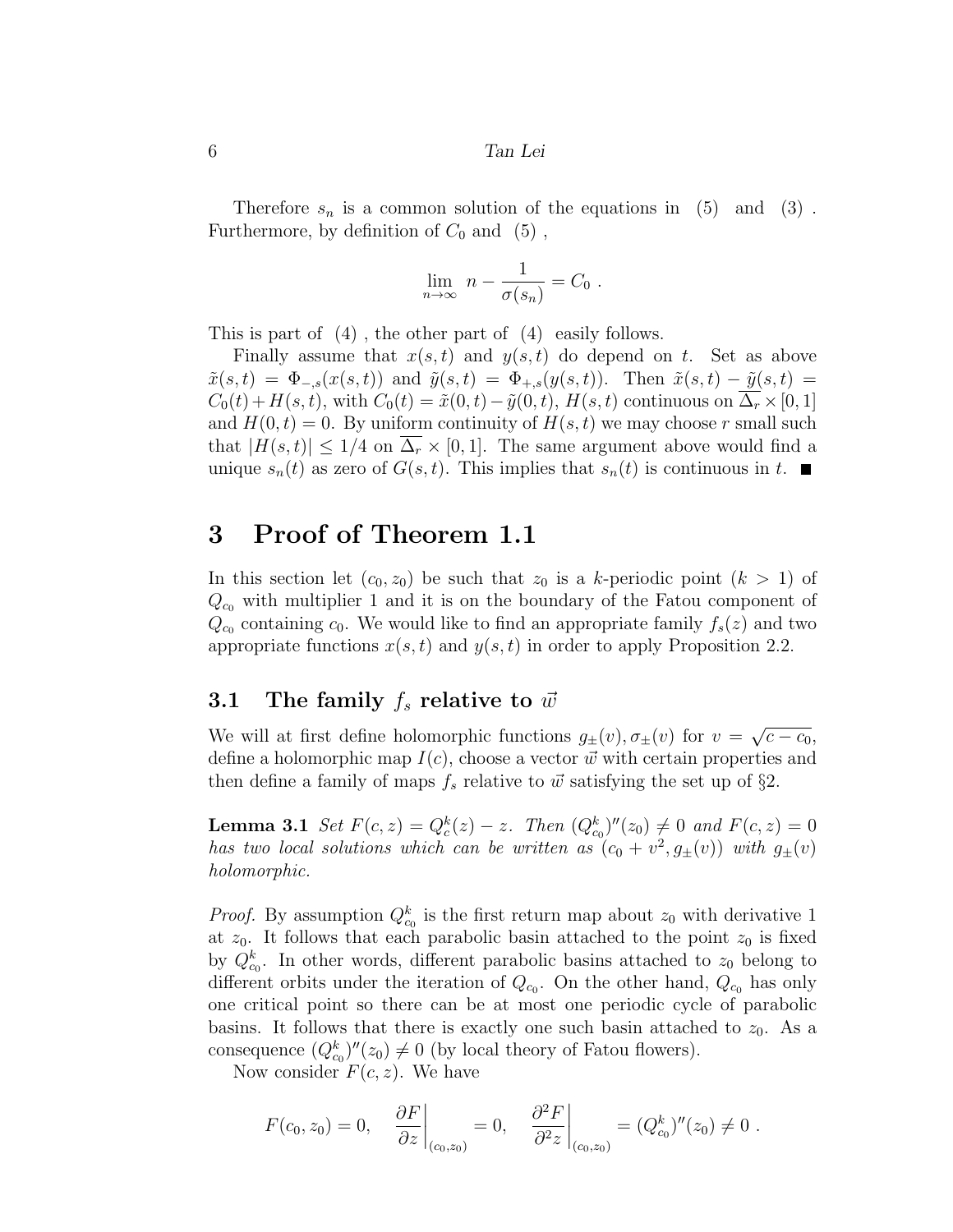By Weierstrass preparation theorem the local solutions of  $F(c, z) = 0$  coincide with the solution of

$$
(z - z0)2 + (c - c0) \cdot A(c - c0) \cdot (z - z0) + (c - c0) \cdot B(c - c0) = 0
$$
 (6)

where  $A(*)$ ,  $B(*)$  are holomorphic functions. Moreover the analytic set  $\{c \}$  $F(c, z)$  has multiple solutions can not have dimension one, so it has dimension zero, hence is equal to the singleton  ${c_0}$  in a neighbourhood of  $c_0$ .

Now replace  $c - c_0$  by  $v^2$  in (6), we get

$$
(z-z_0)^2 + v^2 A(v^2) \cdot (z-z_0) + v^2 B(v^2) = 0.
$$

As the discriminant is not constantly 0, it is in the form  $v^{2m}H(v^2)$  with  $H(0) \neq 0$ . Therefore  $\sqrt{H(v^2)}$  is a locally well defined holomorphic function. So the solutions of (6) (and of  $F(c, z) = 0$ ) are the two holomorphic functions  $g_{\pm}(v) = -v^2 A(v^2) \pm v^m \sqrt{H(v^2)}$ . (We will show later that  $g'_{\pm}(0) \neq 0$  therefore  $m=1.$ 

Set

$$
\sigma_{\pm}(v) = \frac{(Q_{c_0+v^2}^k)'(g_{\pm}(v)) - 1}{2\pi i}
$$

**Lemma 3.2** For  $c = c_0 + v^2$  set  $I(c) = \sigma_+(v)\sigma_-(v)$ . The correspondence  $c \mapsto I(c)$  is holomorphic throughout a neighbourhood of  $c_0$  with  $I(c_0) = 0$ . Furthermore, given a direction  $\vec{w}$  such that  $I(c_0 + hw)/|I(c_0 + hw)| \rightarrow -1$ as h  $\searrow$  0, and a small number r > 0, there is an open connected set  $\Delta_r$ containing  $\{hw, h > 0 \text{ small}\}\$ and with 0 on the boundary, such that  $\sigma_+$ containing  $\{nw, n > 0 \text{ small} \}$  and with 0 on the obtinary, such that  $o_+$ <br>maps a choice  $\Delta$  of  $\sqrt{\Delta_r}$  univalently onto  $\{z \mid |z| < r, |\arg(z)| < \pi/4\}$ , and maps {h  $\sqrt{w}$ ,  $h > 0$  small} onto an arc tangent to  $\mathbb{R}^+$  at 0 (see Figure 2).

*Proof.* Since  $z - Q_{c_0+v^2}^k(z) = 0$  has only two solutions  $g_{\pm}(v)$ , we have (by residue theorem)

$$
\int_{|z-z_0| = t} \frac{1}{Q_{c_0+v^2}^k(z) - z} dz = \frac{2\pi i}{(Q_{c_0+v^2}^k)'(g_+(v)) - 1} + \frac{2\pi i}{(Q_{c_0+v^2}^k)'(g_-(v)) - 1}
$$

$$
= \frac{1}{\sigma_+(v)} + \frac{1}{\sigma_-(v)}.
$$

But the left hand side is holomorphic on v and has finite value at  $v = 0$ . So

$$
\lim_{v \to 0} \frac{1}{\sigma_+(v)} + \frac{1}{\sigma_-(v)} \quad \text{is finite.} \tag{7}
$$

.

Set  $\sigma_{\pm}(v) = r_{\pm}(v)e^{i\eta_{\pm}(v)}$ . Then (7) gives  $\eta_{-}(v) - \eta_{+}(v) \to \pi$  as  $v \to 0$ (exchange  $g_+$  and  $g_-$  if necessary).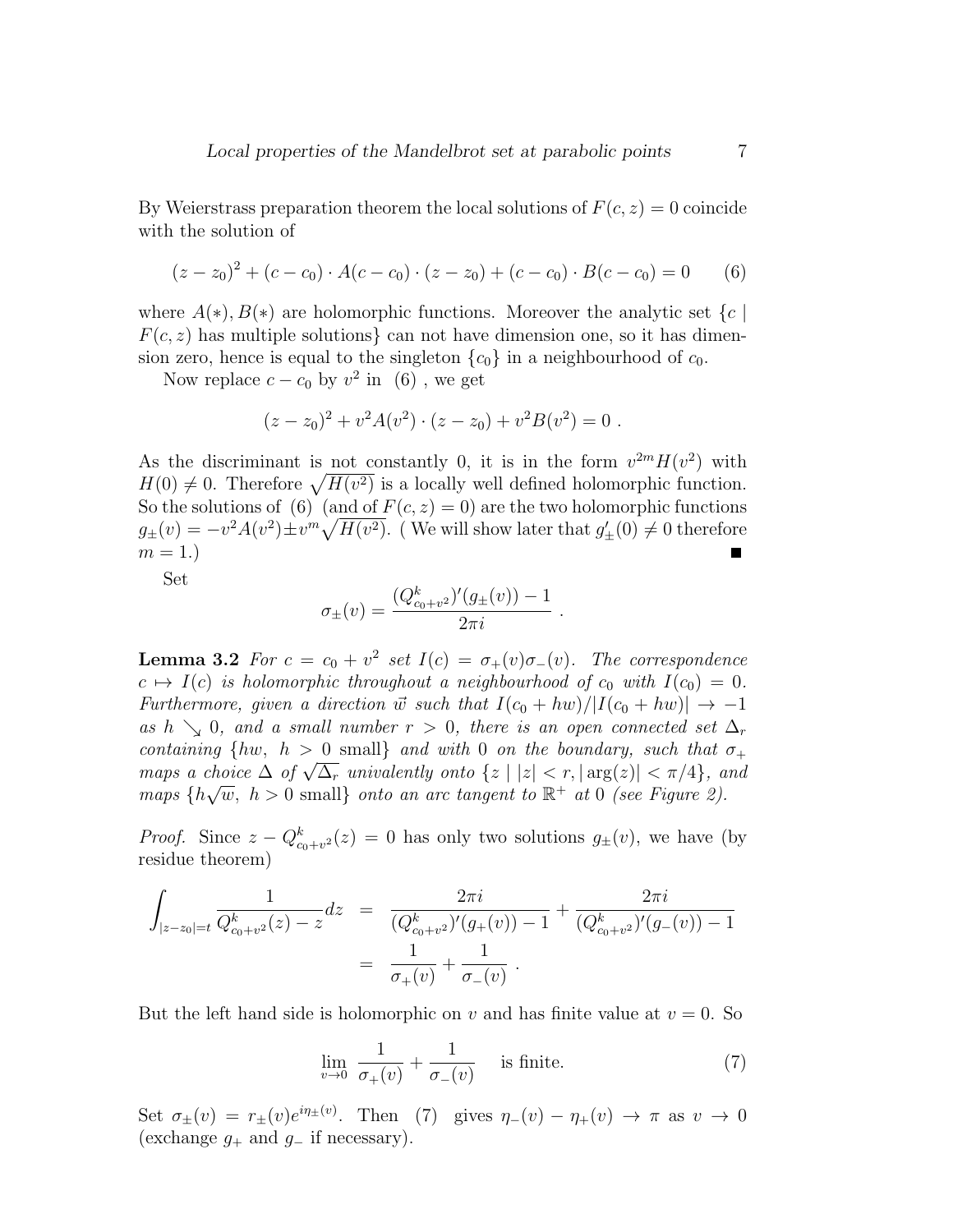Now we turn to  $I(c)$ . As a symmetric function of the roots of (6),  $I(c)$ is a function of the coefficients of (6). So  $c \mapsto I(c)$  is holomorphic in a neighbourhood of  $c_0$ . Clearly  $I(c_0) = 0$ . It has then a power series expansion  $I(c_0 + s) = as^{\nu} + \cdots$  with  $\nu \geq 1$ . Thus there are  $\nu$  distinct directions  $\vec{w}$  such that  $I(c_0 + hw)/|I(c_0 + hw)| \rightarrow -1$  as  $h \searrow 0$ .



**Figure 2**: Finding  $\vec{w}$ ,  $\Delta$  and  $\Delta_r$ , in the case  $\sigma'_+(0) \neq 0$ 

Fix a choice of w and a choice of  $\sqrt{w}$ . Let  $v = v(h) = h$ . √  $\overline{w}$ . Then  $I(c_0 + v^2) = \sigma_+(v)\sigma_-(v)$  and  $\frac{I}{|I|} = e^{i(\eta_+(v)+\eta_-(v))}$ . So  $\eta_+(v) + \eta_-(v) \to \pi$  as  $h \searrow 0.$ √

Combining the two equations on  $\eta_{\pm}(v)$  we conclude that, as  $v = h$  $= h\sqrt{w},$  $\lim_{h\searrow0}\eta_+(v)$  exists and is equal to 0. In other words,  $\sigma_+(v)$  maps  $\{h\sqrt{w}, h\}$ 0 small} onto an arc tangent to  $\mathbb{R}^+$  at 0. (Similarly  $\sigma_-(v)$  maps it onto an arc tangent to  $\mathbb{R}^-$  at 0.)

As a holomorphic function fixing 0,  $\sigma_{+}(v) = b(v)^p$  in a neighbourhood of 0, with b univalent,  $b(0) = 0$  and  $p > 0$  some integer. There is therefore a (almost) sector neighbourhood  $\Delta$  of 0 containing the direction of  $\vec{\sqrt{w}}$  which is mapped by  $\sigma_+(v)$  univalently onto  $\{z \mid |z| < r, |\arg(z)| < \pi/4\}$ . Since  $\Delta$ has an opening angle close to  $\pi/(4p) \leq \pi/4$ , the map  $v^2$  is univalent on  $\Delta$ , whose image will be the required set  $\Delta_r$ .

**Definition of**  $f_s$  relative to  $\vec{w}$ . Fix a choice of  $\vec{w}$  such that  $I(c_0+hw)/|I(c_0+$  $|hw| \to -1$  as  $h \searrow 0$ . Lemma 3.2 provides two sets  $\overline{\Delta}$  and  $\overline{\Delta_r}$ . For  $v \in \overline{\Delta}$  and  $s = v^2 \in \overline{\Delta_r}$ , set  $g(s) = g_+(v)$  and define  $f_s(z)$  to be  $Q_{c_0+s}^k(z+g(s)) - g(s)$ .

Corollary 3.3 The family  $f_s$  satisfies the hypothesis in the set up of  $\S 2$  with  $(s, \sigma(s))$  parametrised by  $(v^2, \sigma_+(v))$ .

*Proof.* The conditions 1 and 2 about regularities of  $f_s(z)$  are easily verified, with  $\lambda(s) = f_s'(0) = (Q_{c_0+s}^k)'(g(s)) = (Q_{c_0+s}^k)'(g_+(v))$ . So  $\sigma(s) := \frac{\lambda(s)-1}{2\pi i}$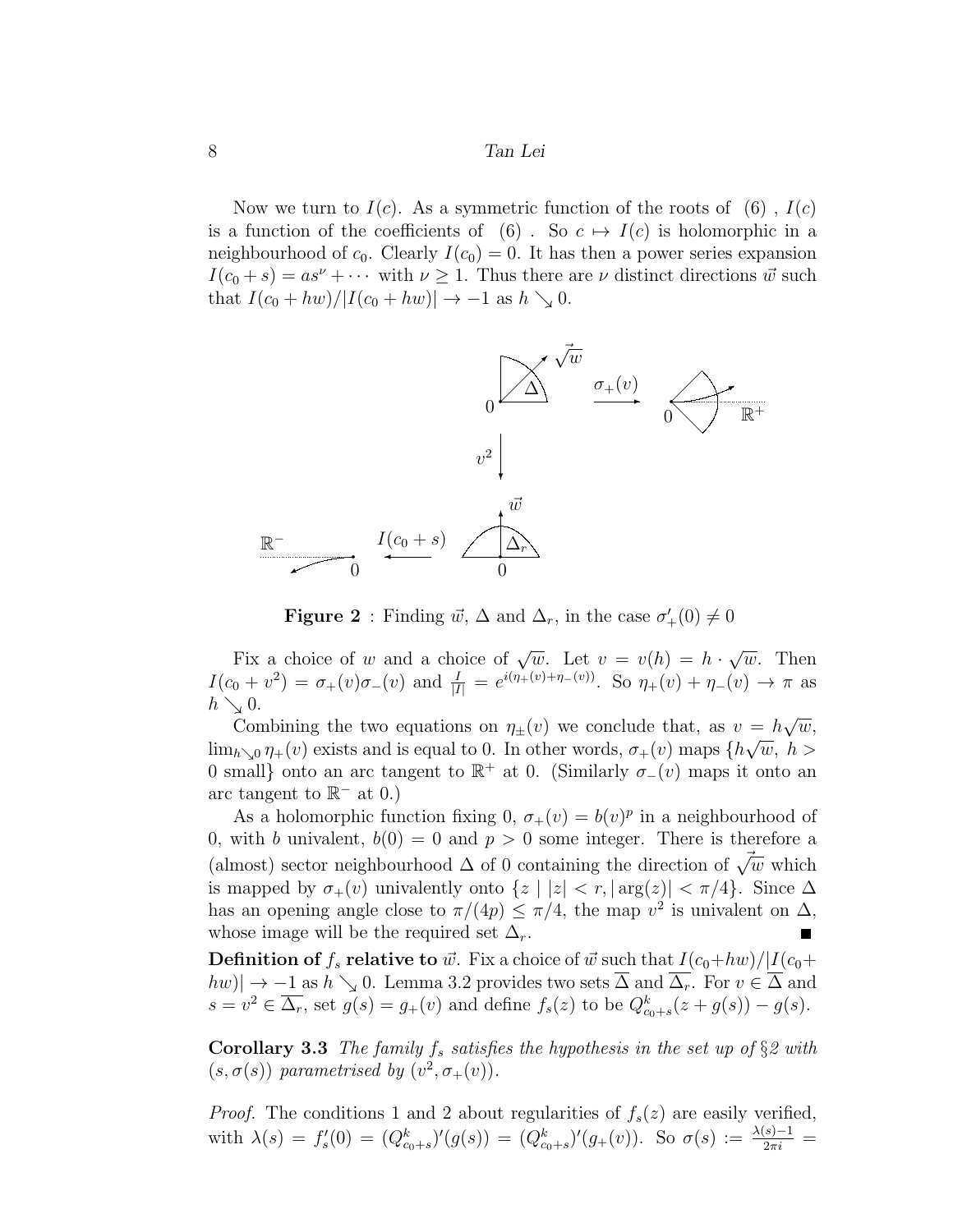$\sigma_{+}(v)$ . For condition 3, we have  $f''_{0}(0) = (Q_{c_{0}}^{k})''(z_{0}) \neq 0$  (Lemma 3.1). Condition 4 follows from Lemma 3.2.

# 3.2 The angles  $\theta^{\pm}, \, \eta^{\pm}_n$  and the functions  $x(s,t), \, y(s,t)$

Here we need to understand more about the dynamics of  $Q_{c_0}$  and of  $Q_c$  for nearby c. We will at first recall the classic theory of Riemann representations, external rays, state two results about the dynamics of  $Q_{c_0}$ , and then use perturbations to construct  $x(s, t)$  and  $y(s, t)$ .

We consider a *Model plane* as a complex plane together with the action of  $q (= Q_0) : z \mapsto z^2$ . This plane is used to give (external) coordinates in the dynamical plane of  $Q_c$  as well as in the parameter plane in the following sense:

For  $c \in \mathbb{C}$  define  $\varphi_c$  from a subset of the model plane onto a subset of the dynamical plane of  $Q_c$  such that  $\varphi_c$  conjugates q to  $Q_c$ , fixes  $\infty$  and is tangent to the identity there (this is often called the Böttcher coordinates). It is known that the maximal domain of definition of  $\varphi_c$  is  $\overline{\mathbb{C}} \setminus X_c$ , with  $X_c$ a bounded star-like compact set containing the closed unit disc. Moreover, if  $c \in M$ , the set  $X_c$  coincides with the closed unit disc, and if  $c \notin M$ , there is  $z_c \in \mathbb{C} \setminus X_c$  such that  $\varphi_c(z_c) = c$ .

Define  $\varphi_M$  from  $\{|z| > 1\}$  (a subset of the model plane) onto  $\mathbb{C} \setminus M$  (a subset of the parameter plane) by  $\varphi_M(z_c) = c$ . Due to a result of Douady-Hubbard, and independently Sibony, we know that  $\varphi_M$  is a well defined conformal isomorphism, fixing  $\infty$  and tangent to the identity there.

The rays  $R_M(\theta)$ ,  $R_c(\theta)$  are defined to be  $\varphi_M(\{e^{\mu+2\pi i\theta} \mid 0 < \mu\})$  and  $\varphi_c({e^{\mu+2\pi i\theta}} \mid 0 < \mu)$  respectively. Such a ray is said to land at a point z if the limit, as  $\mu \searrow 0$ , exists and is equal to z. We say also that z has  $\theta$  as external angle.

The great importance of these rays are:

1. they are preserved by the dynamics;

2. when two or more rays land at the same point, they provide a clean cut of the plane, and, together with equipotentials, provide puzzle pieces which are candidates of local connected neighbourhoods;

3. they often depend analytically on the parameter.

Concerning our polynomial  $Q_{c0}$ , we have the following known result:

**Lemma 3.4** (Douady-Hubbard) The Julia set of  $Q_{c_0}$  is locally connected. The convex hull of the critical orbit forms a topologically finite tree (Hubbard tree) with the critical value  $c_0$  as an extremity. The point  $z_0$ , as the unique parabolic point on the boundary of the Fatou component U containing  $c_0$ , has two external angles adjacent to U. These angles are denoted by  $\theta^{\pm}$  (with  $\theta^{\pm} \in (0,1)$ ) and  $\theta^{-} < \theta^{+}$ ). The period of them by angle doubling is equal to per(z<sub>0</sub>).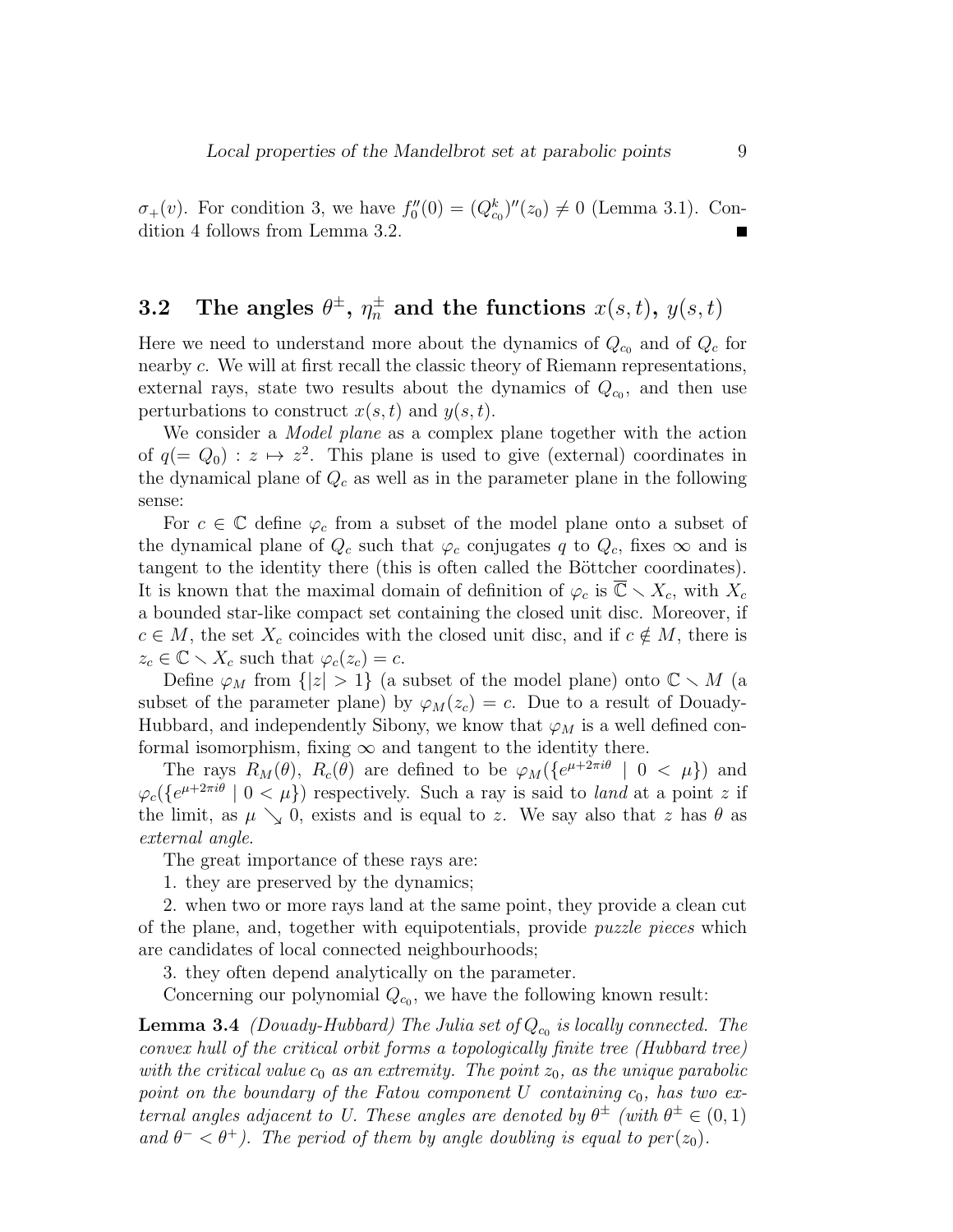For a proof, see [DH2], pages 51-52. From this one derives easily

**Lemma 3.5** In the same setting, there is a sequence of prerepelling (i.e. eventually periodic repelling) points  $z_n$  in the Hubbard tree such that  $z_n \to z_0$ ,  $z_n$  has two external angles  $\eta_n^{\pm}$  with  $\eta_n^- \nearrow \theta^-$ ,  $\eta_n^+ \searrow \theta^+$ , as  $n \to \infty$ , and, for k the period of  $z_0$ ,  $Q_{c_0}^k(z_n) = z_{n-1}$ ,  $2^k \theta^+ = \theta^+ \pmod{1}$  and  $2^k \theta^- = \theta^- \pmod{1}$ 1).

*Proof.* In the segment  $[\alpha, c_0]$  of the Hubbard tree (where  $\alpha$  is the fixed point of  $Q_{c_0}$  with a non-zero rotation number), choose a point x so that in  $[x, z_0] \setminus \{z_0\}$ there is no branching points of the tree (this is possible since there are only finitely many branching points), and no points in the basin of attraction of the parabolic orbit (this is possible as we have assumed that  $c_0$  is primitive). By expansion property on the Julia set, there is a minimal N such that  $Q_{c_0}^N$ restricted to  $[x, z_0]$  is no more injective. This implies that there is  $z' \in [x, z_0]$ such that  $Q_{c_0}^{N-1}(z') = 0$  and  $Q_{c_0}^{N}(z') = c_0$ . By minimality of N,  $Q_{c_0}^{N}$  restricted to  $[z', z_0]$  is a homeomorphism onto its image. As  $Q_{c_0}^N(z_0)$  is a point in the parabolic orbit, distinct from  $z_0$ , and is on the Hubbard tree, by the choice of x we have  $[Q_{c_0}^N(z_0), z_0] \supset [x, z_0] \supset [z', z_0]$ . Therefore

$$
Q_{c_0}^N([z_0, z']) = [Q_{c_0}^N(z_0), Q_{c_0}^N(z')] = [Q_{c_0}^N(z_0), c_0] \supset [z', z_0].
$$

As  $Q_{c_0}^N$  reverses the orientation, there is a point  $z_1 \in [z', z_0]$  fixed by  $Q_{c_0}^N$ , i.e.  $z_1$  is a periodic point. It must be repelling as it is not in the parabolic orbit. It must have exactly two external rays, as it is in the Hubbard tree, and is not a branching or extremal point. By expansion again the local inverse branch g of  $Q_{c_0}^k$  mapping  $z_0$  to  $z_0$  maps  $[z_1, z_0]$  into itself. Denote by  $z_n$  the orbit of  $z_1$  under g. They satisfy the desired property of the Lemma. See Figure 3.

$$
Q_{c_0}^N(z_0) \t\t x \t z' \t\t z_0 z_0 = Q_{c_0}^N(z')
$$

**Figure 3**: The segment  $[Q_{c_0}^N(z_0), c_0]$  in the Hubbard tree of  $Q_{c_0}$ 

A proof of a similar statement in the case that 0 is preperiodic for  $Q_c$  can be found in [T], Lemma 2.3(2), and in the case 0 is periodic for  $Q_c$  can be found in [Sc2], Lemma 5.1.

In order to define an appropriate  $y(s, t)$ , we define at first  $\Gamma_0(t)$  for  $t \in [0, 1]$ in the log-model plane as follows (we have chosen deliberately  $\log e^{2\pi i \theta^+}$  to be  $2\pi i\theta^+ - 2\pi i$  for the purpose to give a similar picture as in the dynamical plane and in the parameter plane, Figures 4, 5 and 6): Fix  $\hat{\mu} > 0$  small and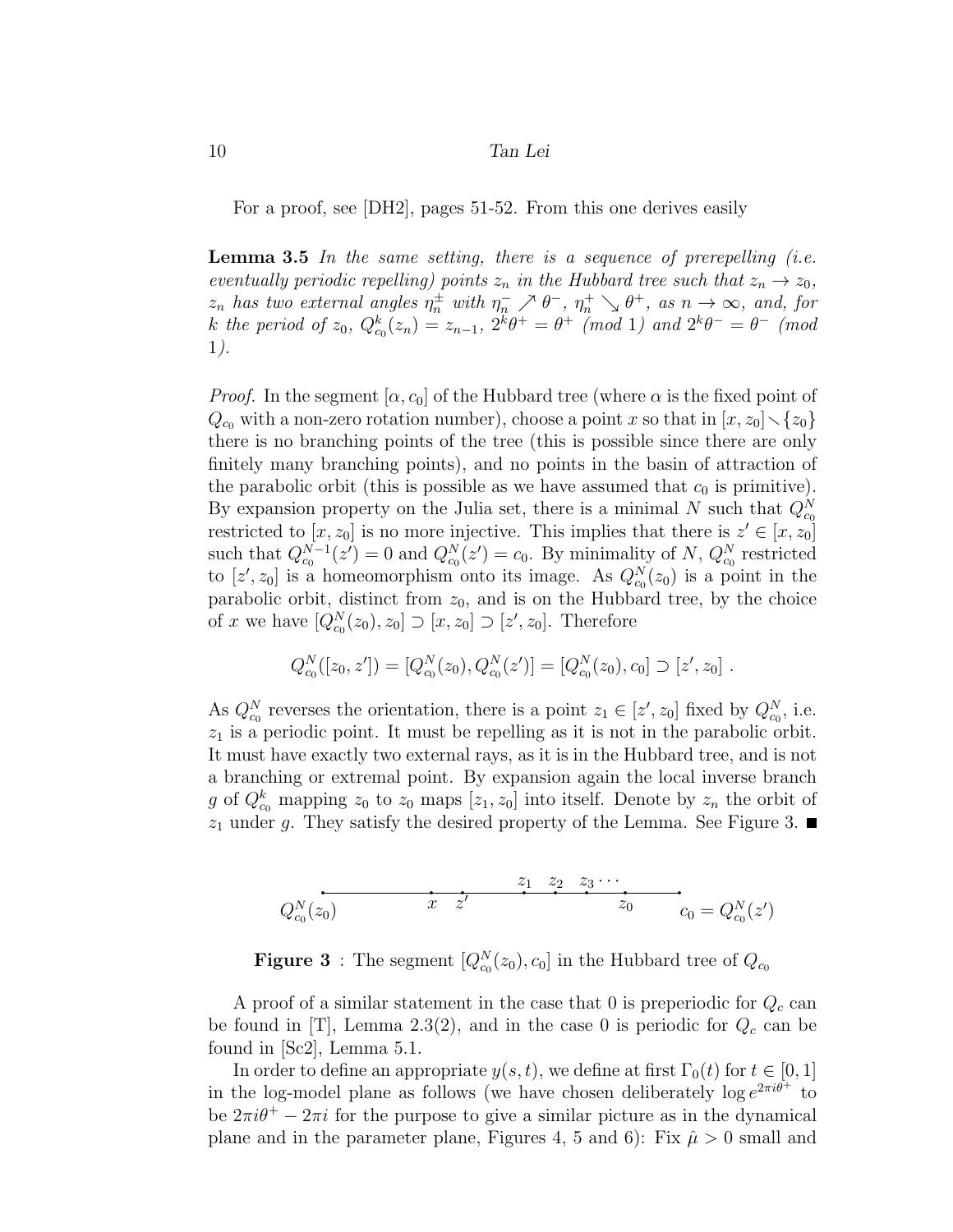$n_1$  large, the map  $t \mapsto \Gamma_0(t)$  should be piecewise linear and continuous on  $[0, 1/2)$  and  $(1/2, 1]$ , with

$$
\Gamma_{0}(0) = \hat{\mu}/2^{k} + 2\pi i\theta^{+} - 2\pi i , \quad \Gamma_{0}(1/6) = \hat{\mu} + 2\pi i\theta^{+} - 2\pi i ,
$$
\n
$$
\Gamma_{0}(1/3) = \hat{\mu} + 2\pi i\eta_{n_{1}}^{+} - 2\pi i , \quad \Gamma_{0}(\frac{1}{2}^{-}) = 2\pi i\eta_{n_{1}}^{+} - 2\pi i ,
$$
\n
$$
\Gamma_{0}(\frac{1}{2}^{+}) = 2\pi i\eta_{n_{1}}^{-} , \quad \Gamma_{0}(2/3) = \hat{\mu} + 2\pi i\eta_{n_{1}}^{-} ,
$$
\n
$$
\Gamma_{0}(1) = \hat{\mu}/2^{k} + 2\pi i\theta^{-} .
$$
\n
$$
2\pi i\theta^{-} \qquad \Gamma_{0}([\frac{5}{6}, 1])
$$
\n
$$
2\pi i\eta_{n_{1}}^{-} = 2\pi i
$$
\n
$$
\Gamma_{0}([\frac{1}{2}, \frac{2}{3}])
$$
\n
$$
\Gamma_{0}([\frac{1}{3}, \frac{1}{2}])
$$
\n
$$
2\pi i\eta_{n_{1}}^{+} - 2\pi i
$$
\n
$$
\Gamma_{0}([\frac{1}{3}, \frac{1}{2}])
$$
\n
$$
2\pi i\theta^{+} - 2\pi i
$$
\n
$$
\Gamma_{0}([0, \frac{1}{6}])
$$

**Figure 4** : The curve  $\Gamma_0(t)$  and its direction of parametrisation

We then define  $y(0, t) = \varphi_{c_0}(e^{\Gamma_0(t)})$ . Although  $\Gamma_0$  has a discontinuity at  $t = 1/2$ , by the choice of  $\eta_{n_1}^{\pm}$ , the map  $y(0, t)$  is continuous everywhere and parametrises a Jordan arc.

The function  $y(0, t)$  is stable in a neighbourhood of  $c_0$  (cf. [DH1], last chapter), in other words,  $y(s,t) = \varphi_{c_0+s}\varphi_{c_0}^{-1}(y(0,t)) = \varphi_{c_0+s}(e^{\Gamma_0(t)})$  is well defined and is an analytic continuation of  $y(0, t)$ . One may choose  $\hat{\mu}$  small enough and  $n_1$  large enough so that  $y(s, t)$  belongs to a compact set Y in  $\Omega_{+,0}$ for all  $(s, t) \in \overline{\Delta_r} \times [0, 1].$ 

Define  $x(s,t) = x(s)$  to be simply  $Q_{c_0+s}^{kl}(c_0+s)$ , where l is the minimal integer such that  $x(0) \in \Omega_{-,0}$ . We may choose a small enough neighbourhood of  $c_0$  so that  $x(s)$  belongs to a compact set X in  $\Omega_{-,0}$ .

We now define  $\Gamma_n(t)$  for  $n \geq 0$  inductively as follows: choose  $\Theta \in (\theta^-, \theta^+)$ . Let  $\tau$  be the map from  $[\Theta - 2\pi i, \Theta]$  to its self mapping z to 2z (mod  $2\pi i \mathbb{Z}$ ). Then  $2\pi i\theta^-$  and  $2\pi i\theta^+ - 2\pi i$  are fixed points of  $\tau^k$ . Set

$$
\Gamma_n(0) = \frac{\hat{\mu}}{2^{n(k+1)}} + 2\pi i \theta^+ - 2\pi i , \ \ \Gamma_n(1) = \frac{\hat{\mu}}{2^{n(k+1)}} + 2\pi i \theta^- ,
$$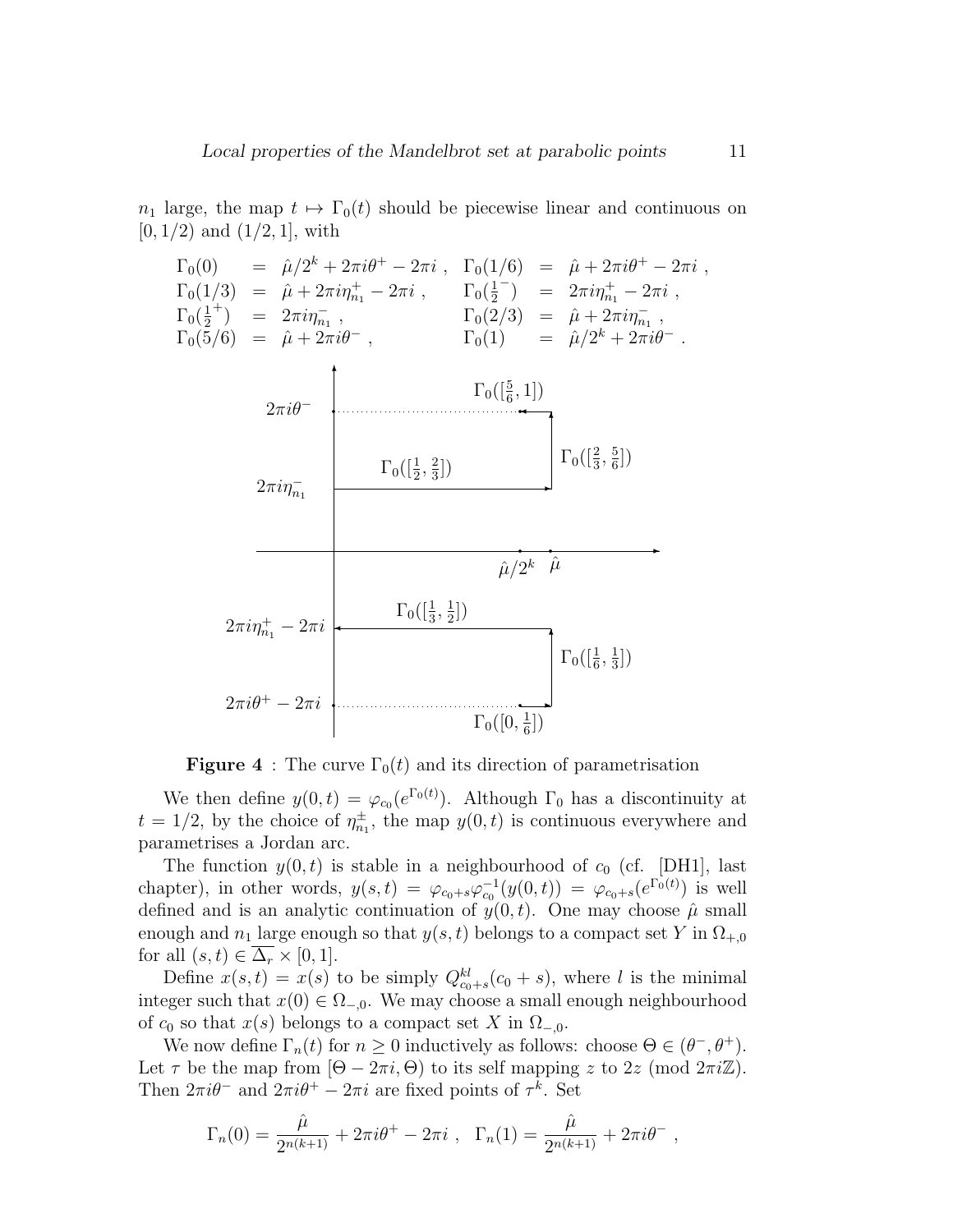and define  $\Gamma_n([0,1/2))$  (resp.  $\Gamma_n((1/2,1])$ ) to be the lift by  $\tau^{-k}$  of the arc  $\Gamma_{n-1}([0,1/2))$  (resp.  $\Gamma_{n-1}((1/2,1])$ ) with the above initial condition. Note that

$$
\Gamma_n(\frac{1}{6}) = \Gamma_{n-1}(0), \quad \Gamma_n(\frac{5}{6}) = \Gamma_{n-1}(1),
$$
  

$$
\lim_{t \to \frac{1}{2}^-} \Gamma_n(t) = 2\pi i \eta_{n_1+n}^+ - 2\pi i \text{ and } \lim_{t \to \frac{1}{2}^+} \Gamma_n(t) = 2\pi i \eta_{n_1+n}^-.
$$

Moreover

$$
\bigcup_{n\geq 0} \Gamma_n([0, \frac{1}{6}]) = \{ \mu + 2\pi i \theta^+ - 2\pi i \mid 0 < \mu \leq \hat{\mu} \}
$$

$$
\bigcup_{n\geq 0} \Gamma_n([\frac{5}{6}, 1]) = \{ \mu + 2\pi i \theta^- \mid 0 < \mu \leq \hat{\mu} \} .
$$

Note also that for  $q : z \mapsto z^2$  in the model plane we have  $q^k(e^{\Gamma_n(t)}) =$  $e^{\Gamma_{n-1}(t)}$ .





### 3.3 Application II of Proposition 2.2 for a fixed  $\vec{w}$

Fix a choice of  $c_0 + \vec{w}$  along which  $I(c)/|I(c)| \rightarrow -1$ , as in Lemma 3.2.

We can now apply Proposition 2.2 to the family  $f_s$  relative to  $\vec{w}$  and the functions  $x(s) - g(s)$  and  $y(s,t) - g(s)$  defined in the previous sub-sections. There exists then  $n_0 > 0$  and, for every  $n \ge n_0$ ,  $t \in [0,1]$ , a point  $s_n(t) \in \Delta_r$ such that  $f_{s_n(t)}^n(x(s_n(t)) - g(s_n(t))) = y(s_n(t), t) - g(s_n(t))$ . In other words,

$$
Q_{c_0+s_n(t)}^{kn}(x(s_n(t)) = y(s_n(t), t) .
$$

**Lemma 3.6** We have  $c_n(t) := c_0 + s_n(t) = \varphi_M(e^{\Gamma_{kl+n}(t)})$  for  $n \geq n_0$  and  $t \in [0, 1].$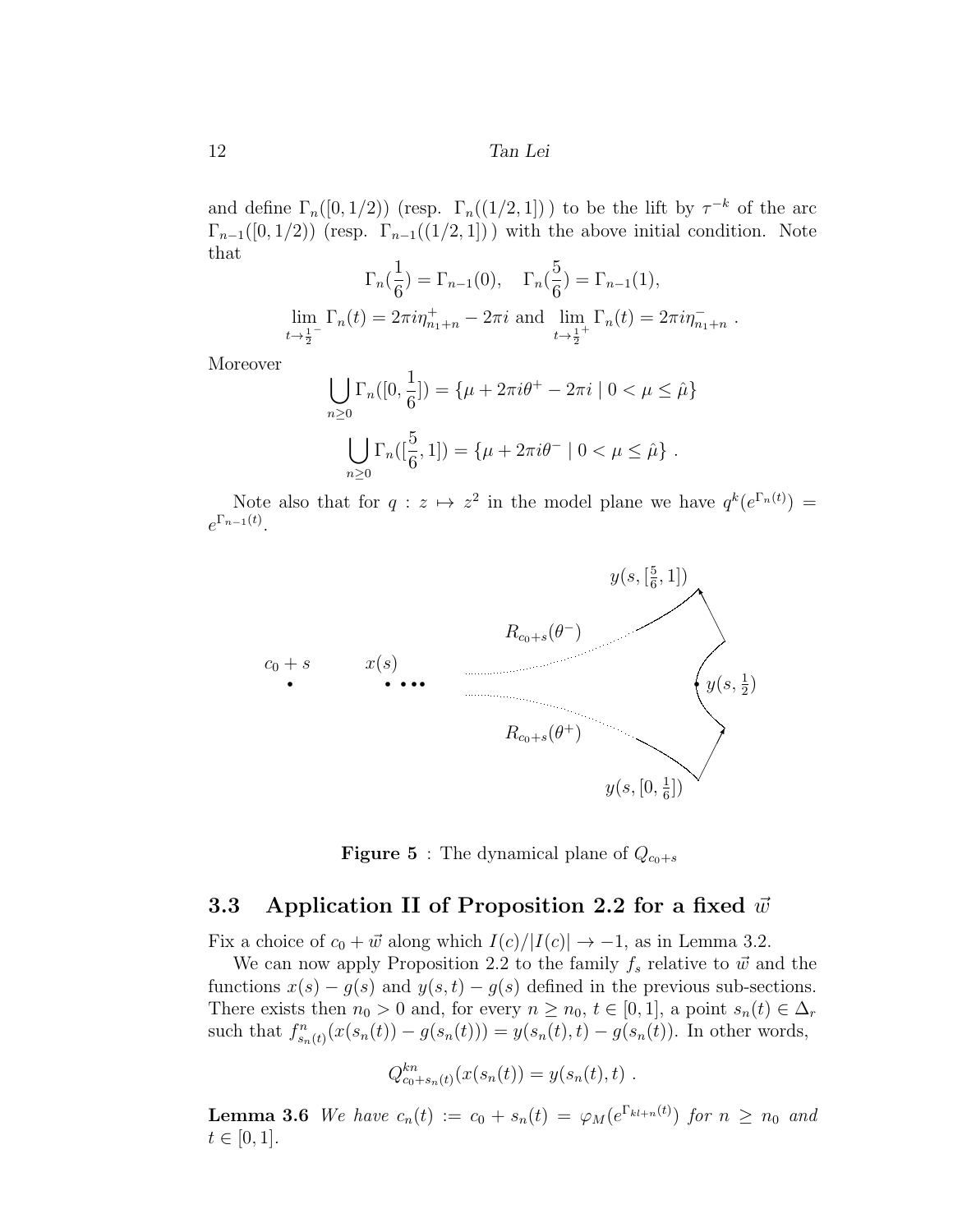*Proof.* Fix  $n \geq n_0$  so that  $s_n(t)$  exists.

We claim at first that  $x(s_n(t)) = \varphi_{c_0+s_n(t)}(e^{\Gamma_n(t)})$  for  $t \in [0,1]$  (cf. Figure 5). Set  $Q = Q_{c_0+s_n(t)}$  and  $\varphi = \varphi_{c_0+s_n(t)}$ . Define  $y_j(t) = Q^{k(n-j)}(x(s_n(t)))$  for  $j = 0, \dots, n$ . We want to show  $y_i(t) = \varphi \circ \exp(\Gamma_i(t))$  for  $t \in [0, 1]$  and  $j \in$  $\{0, 1, \dots, n\}$ , i.e. that the following diagram commutes for  $j = 0, 1, \dots, n-1$ :

$$
\Gamma_{j+1}([0,1]) \xrightarrow{\varphi \text{oexp}} y_{j+1}([0,1])
$$
  

$$
\tau^k \downarrow \qquad \qquad \downarrow Q^k
$$
  

$$
\Gamma_j([0,1]) \xrightarrow{\varphi \text{oexp}} y_j([0,1]).
$$

Since  $Q^k$  is univalent where the Fatou coordinates are defined and maps both  $y_1(1/6)$  and  $y_0(0)$  to  $y_0(1/6)$ , we must have  $y_1(1/6) = y_0(0) = \varphi$  $\exp(\Gamma_0(0)) = \varphi \circ \exp(\Gamma_1(1/6))$ . So the diagram commutes for  $t = 1/6$ ,  $j = 0$ . The rest follows easily by lifting and by induction.

Let  $c_n(t) = c_0 + s_n(t)$ . Recall that  $x(s) = Q_{c_0+s}^{kl}(c_0 + s)$ . We want to show now  $c_n(t) = \varphi_{c_n(t)}(e^{\Gamma_{kl+n}(t)})$  (cf. Figure 5).

One can choose  $c = c_0 + s$  close enough to  $c_0$  so that  $\Omega_s$  (given by Theorem 2.1) is disjoint from  $c, Q_c(c), \cdots, Q_c^{kl-1}(c)$ . This last set is the set of critical values of  $Q_c^{kl}$ . As a consequence, any arc  $\gamma$  in  $\Omega_s$  from  $Q_c^{kl}(x(s))$  to  $x(s)$ would lift by  $Q_c^{-kl}$  to an arc starting from  $x(s)$  and ending at a point  $w(c)$ which is independent of the choice of  $\gamma$ . We claim now  $w(c) = c$ : On one hand,  $w(c_0) = c_0$ , which is an easy consequence of the pulling back of the Fatou coordinates  $\Phi_{-,0}$ . On the other hand,  $w(c)$  is continuous on c, and is an element of  $Q_c^{-kl}(Q_c^{kl}(c))$ . As a consequence,  $w(c) = c$  provided that c is close enough to  $c_0$ .

We can show that  $w(c_n(t)) = \varphi_{c_n(t)}(e^{\Gamma_{kl+n}(t)})$  using the lifting argument as above. Therefore  $c_n(t) = \varphi_{c_n(t)}(e^{\Gamma_{kl+n}(t)})$ .

Hence  $c_n(t) = \varphi_M(e^{\Gamma_{kl+n}(t)})$  for  $t \in [0,1]$ .

### 3.4 Conclusions

**Lemma 3.7** (= Theorem 1.1.a)) The M-ray of angle  $\theta^{\pm}$  lands at  $c_0$  and is tangent to  $c_0 + \vec{w}$  at  $c_0$ , for each direction  $c_0 + \vec{w}$  along which  $I(c)/|I(c)|$  $converges to -1,$ 

*Proof.* Note that for  $c_n(t)$  defined in Lemma 3.6,

$$
\gamma^+ := \bigcup_{n \ge n_0} c_n([0, 1/6]) = \varphi_M(\exp(\{\mu + 2\pi i \theta^+ \mid 0 < \mu \le \hat{\mu}\}))
$$

is a germ of  $R_M(\theta^+)$ . By Lemma 3.2 and Corollary 3.3, the arc  $\sigma({h w, h >$ 0 small}) is tangent to  $\mathbb{R}^+$  at 0. On the other hand, since  $\frac{1}{n}/\sigma(s_n(t)) \to 1$  uniformly (by (4) of Proposition 2.2), the arc  $\sigma(T_{-c_0}\gamma^+) = \sigma(\bigcup_{n\geq 0} s_n([0,1/6])$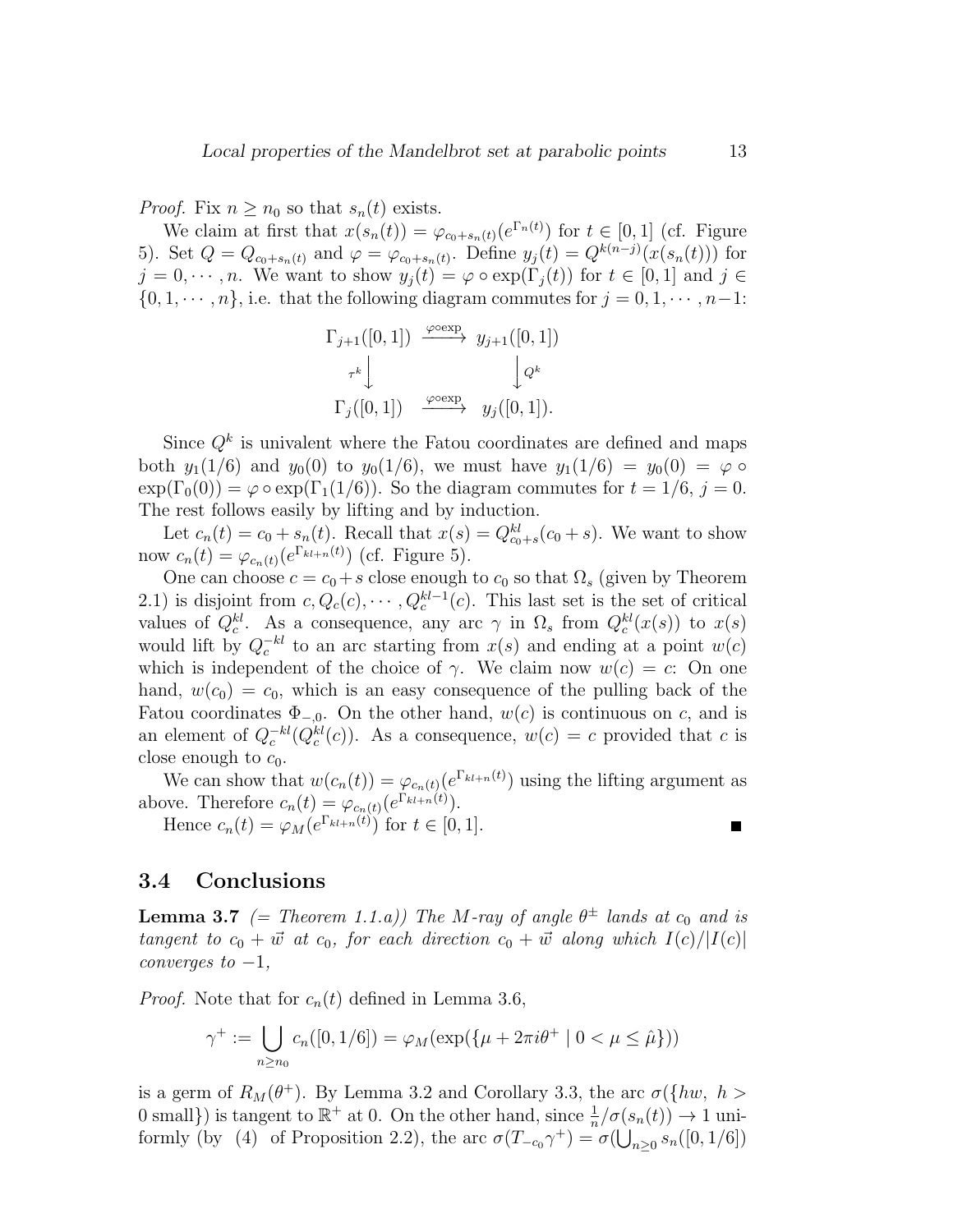is also tangent to  $\mathbb{R}^+$  at 0 (where  $T_{-c_0}$  denotes the translation  $z \mapsto z - c_0$ ). Therefore  $\sigma(T_{-c_0}\gamma^+)$  and  $\sigma({h w, h > 0 \text{ small}})$  are tangent. So  $R_M(\theta^+)$ lands at  $c_0$  and is tangent to  $c_0 + \vec{w}$  at  $c_0$ .

 $\blacksquare$ 

Similarly  $R_M(\theta^-)$  lands at  $c_0$  and is tangent to  $c_0 + \vec{w}$ .

**Corollary 3.8** (= Theorem 1.1.c)) The functions  $g_{\pm}(v)$  defined in Lemma 3.1 and their multiplier functions  $\lambda_{\pm}(v)$  satisfy  $(g_{\pm})'(0) \neq 0$  and  $\lambda'_{\pm}(0) \neq 0$ .

*Proof.* Relying on the fact that  $\varphi_M$  is a conformal isomorphism we know that there is only one M-ray of angle  $\theta^+$ . Combining with Lemma 3.7 we conclude that there is a unique  $\vec{w}$  such that  $I(c)/|I(c)|$  converges to  $-1$  along  $c_0 + \vec{w}$ . It follows that  $I(c)$  is univalent.

If  $\sigma_{+}(v)$  were holomorphic on c, the function  $I(c) = \sigma_{+}(v) \sigma_{-}(v)$  could not be univalent (since  $\sigma_{\pm}(0) = 0$ ). Therefore none of  $\sigma_{\pm}(v)$  is holomorphic on c. It follows that none of  $g_{\pm}(v)$  can be holomorphic on c.

Since  $I(c)$  is univalent,  $I(c_0 + v^2)$  as a function of v has a double zero at 0. It follows that each  $\sigma_{\pm}(v)$  has a simple zero at 0, i.e.  $\sigma'_{\pm}(0) \neq 0$ . It follows easily that  $\lambda'_{\pm}(0) \neq 0$ , as  $\lambda_{\pm}(v) = 1 + 2\pi i \sigma_{\pm}(v)$ . Finally

$$
\lambda'_{\pm}(0) = \frac{d}{dv} (Q_{c_0+v^2}^k)'(g_{\pm}(v)) \Big|_{v=0} =
$$

$$
\frac{\partial}{\partial c} (Q_c^k)'(z) \Big|_{(c_0,z_0)} \cdot \frac{d}{dv} (c_0 + v^2) \Big|_{v=0} + \frac{\partial}{\partial z} (Q_c^k)'(z) \Big|_{(c_0,z_0)} \cdot \frac{d}{dv} g_{\pm}(v) \Big|_{v=0} =
$$

$$
= (Q_{c_0}^k)''(z_0) \cdot g'_{\pm}(0)
$$

so  $g'_{\pm}(0) \neq 0$ .

**Corollary 3.9** There exist constants  $C, C' > 0$  independent of n, t such that  $C'/n^2 \le |c_n(t) - c_0| \le C/n^2$ , for all  $t \in [0,1]$  and all  $n \ge n_0$ .

*Proof.* The curve  $(s, \sigma(s))$  is parametrised by  $(v^2, \sigma_+(v))$ . By the left limit in (4) of Proposition 2.2 and the fact that  $C_0(t)$  is continuous on t, we know that  $\sigma(s_n(t))/\frac{1}{n} \to 1$  uniformly. Now  $\sigma(s_n(t)) = \sigma_+(v_n(t))$ , where  $v_n(t) =$  $\sqrt{s_n(t)} \in \Delta$ , and  $\sigma_+$  is univalent by the above corollary, so  $\sigma_+(v_n(t))/(b \cdot$  $v_n(t)$   $\to$  1 (for some  $b \neq 0$ ) uniformly. Therefore  $b \cdot v_n(t)/\frac{1}{n} \to 1$  uniformly. Hence

$$
\frac{c_n(t) - c_0}{1/(bn)^2} = \frac{v_n(t)^2}{1/(bn)^2} \to 1
$$

uniformly. In particular the constants  $C, C'$  required in the Corollary exist.

Proof of Theorem 1.1.b), d) and e).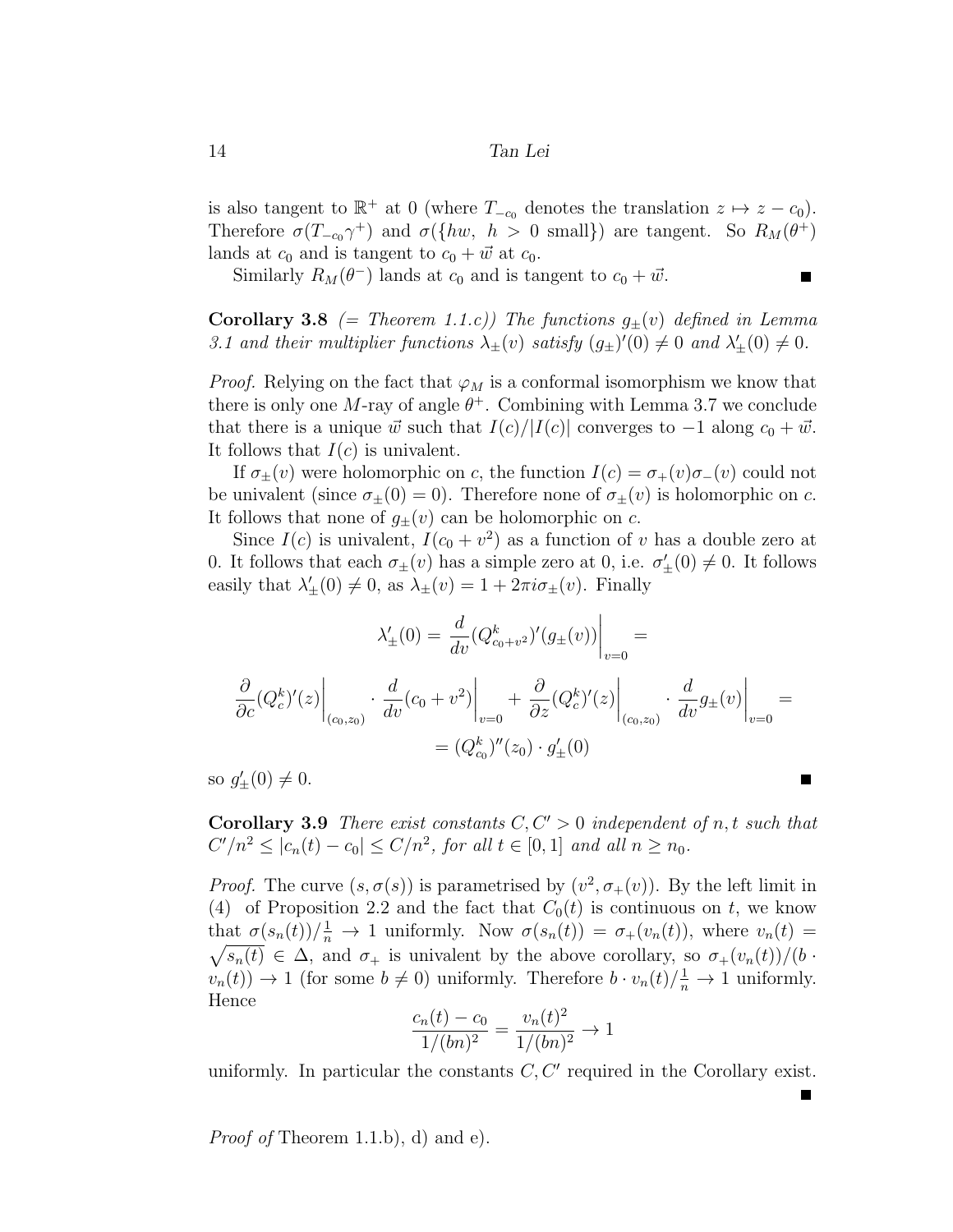b) To get  $c_n^+([0,1])$  and  $c_n^-([0,1])$  for  $n \geq n_0$  we just need to reparametrise  $c_n([0, 1/6])$  and  $c_n([5/6, 1])$  respectively. The rest follows from Lemma 3.6 and Corollary 3.9.

d) By construction and the fact that  $R_M(\theta^{\pm})$  land at  $c_0$ , for  $n \geq n_0$ , the set

$$
c_n([\frac{1}{6}, \frac{5}{6}]) \cup \bigcup_{m \ge n} c_m([0, \frac{1}{6}]) \cup \bigcup_{m \ge n} c_m([\frac{5}{6}, 1]) \cup \{c_0\}
$$

bounds a Jordan domain (called a puzzle piece, Figure 6). Let us denote it by  $P_n$ . We have  $\text{diam}(P_n) \leq C/n^2$  due to the above corollary. Moreover  $\partial P_n \cap M$  has only two points  $c_0$  and  $c_n(1/2)$ . So  $M \cap \overline{P_n}$  is connected (this is a general fact, cf. for example Lemma 2.1 of [T]). Therefore  $M \setminus wake(\theta^{\pm})$ is locally connected at  $c_0$  and  $M \setminus (wake(\theta^{\pm}) \cup \{c_0\})$  is connected.

e) Given any  $R_M(\zeta)$  outside the wake, there is n such that  $\zeta > \eta_n^+$  or  $\zeta \leq \eta_n^{\perp}$ . So the corresponding impression is contained in  $(M \setminus wake(\eta_n^{\pm}))$  ${c_n(1/2)}$ , hence is disjoint from  $c_0$ .



**Figure 6** : The puzzle piece  $P_n$ 

## 4 Application III of Proposition 2.2

Here is a qualitative version and the most common form of parabolic implosion:

Corollary 4.1 In the set up of §2, for any  $x \in \Omega_{-,0}$ ,  $y \in \Omega_{+,0}$ , there are  $s_n \to 0$  and  $k_n \to \infty$  such that  $f_{s_n}^{k_n}$  converges uniformly on compact sets of  $\Omega_{-,0}$  to a holomorphic map g with  $g(x) = y$ .

*Proof.* Apply Proposition 2.2 to  $x(s,t) \equiv x$  and  $y(s,t) \equiv y$ , we find a sequence  $s_n \to 0$  such that  $f_{s_n}^n(x) = y$ . We will see that  $f_{s_n}^n|_{\Omega_{-,0}}$  converges uniformly on compact sets to a function g satisfying  $g(x) = y$  and  $g \circ f_0 = f_0 \circ g$ .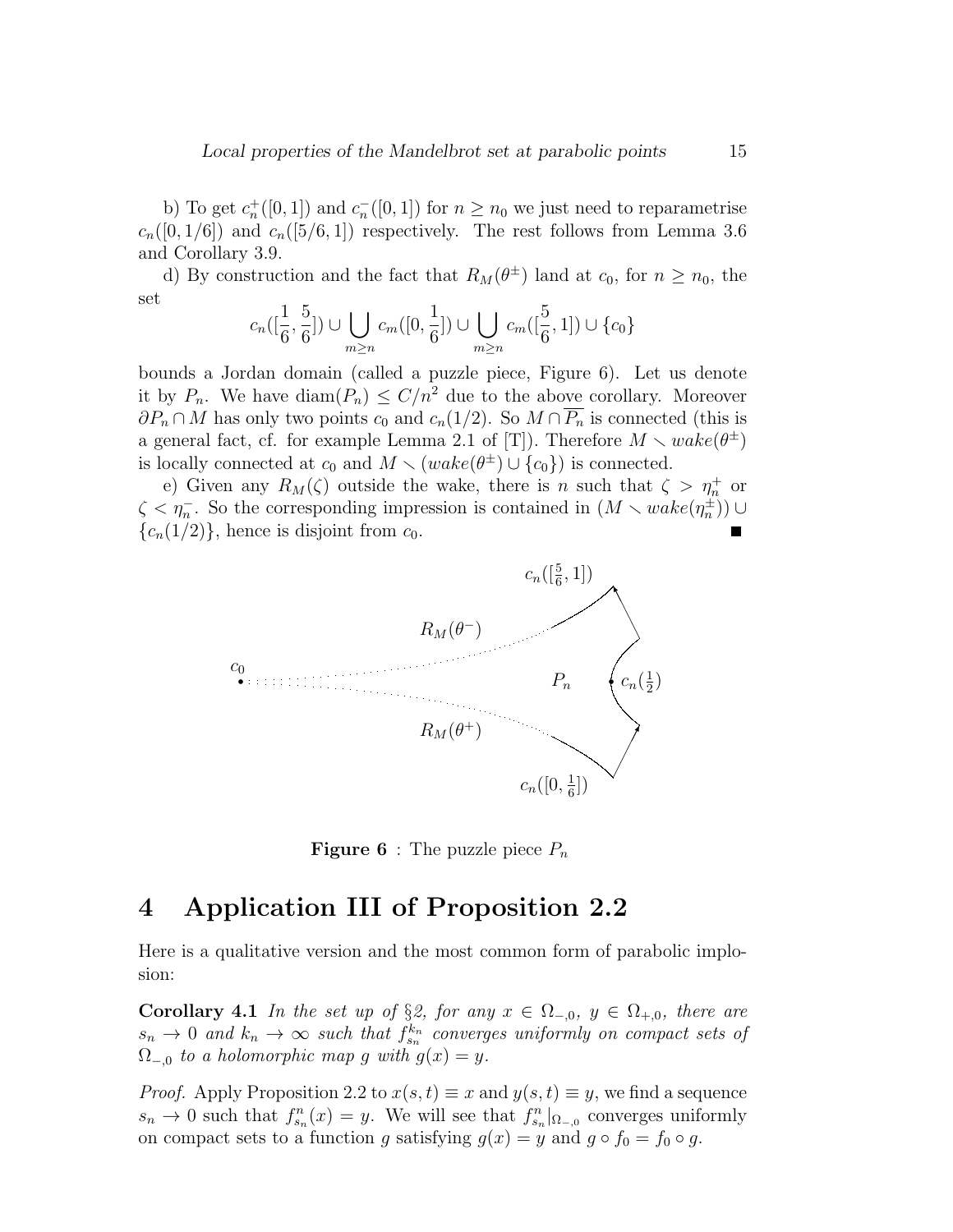Recall from the proof of Theorem 2.1 that for  $\alpha(s)$  defined as  $\lambda(s) = e^{2\pi i \alpha(s)}$ with  $\alpha(s)$  close to 0, the function  $\frac{1}{\alpha(s)} - \frac{2\pi i}{\lambda(s)-1} = \frac{1}{\alpha(s)} - \frac{1}{\sigma(s)}$  $\frac{1}{\sigma(s)}$  is continuous in  $\overline{\Delta_r}$ , in particular has a finite value at  $s = 0$ .

In [S2], 3.4, Shishikura proved that for any sequence  $s_n \to 0$  such that  $\frac{1}{\alpha(s_n)} = k_n + \beta_n$  with  $k_n \in \mathbb{N}$ ,  $k_n \to +\infty$  and  $\beta_n \to \beta \in \mathbb{C}$ , the sequence  $f_{s_n}^{k_n}|_{\Omega_{-,0}}$  converges uniformly to a limit function.

Now assume that  $s_n$  is a solution of  $(5)$ . We have

$$
\frac{1}{\alpha(s_n)} = n + \tilde{x}(s_n) - \tilde{y}(s_n) + \left(\frac{1}{\alpha(s_n)} - \frac{1}{\sigma(s_n)}\right)
$$

with  $\tilde{x}(s_n)-\tilde{y}(s_n) \to \tilde{x}(0)-\tilde{y}(0)$  as  $n \to \infty$ . So the hypothesis of Shishikura's theorem is satisfied with  $k_n = n$ . Therefore  $f_{s_n}^n|_{\Omega_{-,0}}$  converges uniformly to a limit function g. Clearly  $g(x) = y$ , g is holomorphic and  $g \circ f_0 = f_0 \circ g$ .

### A Non-primitive case

Assume now that  $Q_{c_0}$  is a quadratic polynomial with a k-periodic point of multiplier  $e^{2\pi i p/q}$  with  $q > 1$ . In this case a similar theory of parabolic implosion can be applied to show:

### Theorem A.1 (Douady-Hubbard, [DH2])

a) (landing property) For the two angles  $\theta^{\pm}$  for which  $R_{c_0}(\theta^{\pm})$  land at a common parabolic point  $z_0$  and are adjacent to the Fatou component containing  $c_0$ , the M-rays  $R_M(\theta^{\pm})$  land at  $c_0$ .

b) (parametrisation) A germ of  $R_M(\theta^{\pm})$  can be written as  $\bigcup_{n\geq n_0} c_n^{\pm}([0,1])$  for some  $n_0 > 0$  satisfying:  $c_n$  injective,  $c_{n+1}^{\pm}(0) = c_n^{\pm}(1)$ , and, for  $T(z) = z^2$  and some  $C_1, C_2 > 0$ ,

$$
\varphi_M \circ T^{kq} \circ \varphi_M^{-1}(c_n^{\pm}(t)) = c_{n-1}^{\pm}(t) \text{ and } \frac{C_1}{n} \le |c_n^{\pm}(t) - c_0| \le \frac{C_2}{n} .
$$
 (8)

c) (transversality) The local solution of  $Q_c^k(z) - z = 0$  can be written as  $(c, h(c))$  with h holomorphic,  $h(c_0) = z_0$  and  $h'(c_0) \neq 0$ . Moreover the multiplier function  $\lambda(c) = (Q_c^k)'(h(c))$  satisfies  $\lambda(c_0) = e^{2\pi i p/q}$  and  $\lambda'(c_0) \neq 0$ .

The inequalities in (1) and (8) can be used to prove a result of the degree of tangency. See Appendix C.

### B Misiurewicz case

A parallel theory for repelling periodic points can be sketched as follows: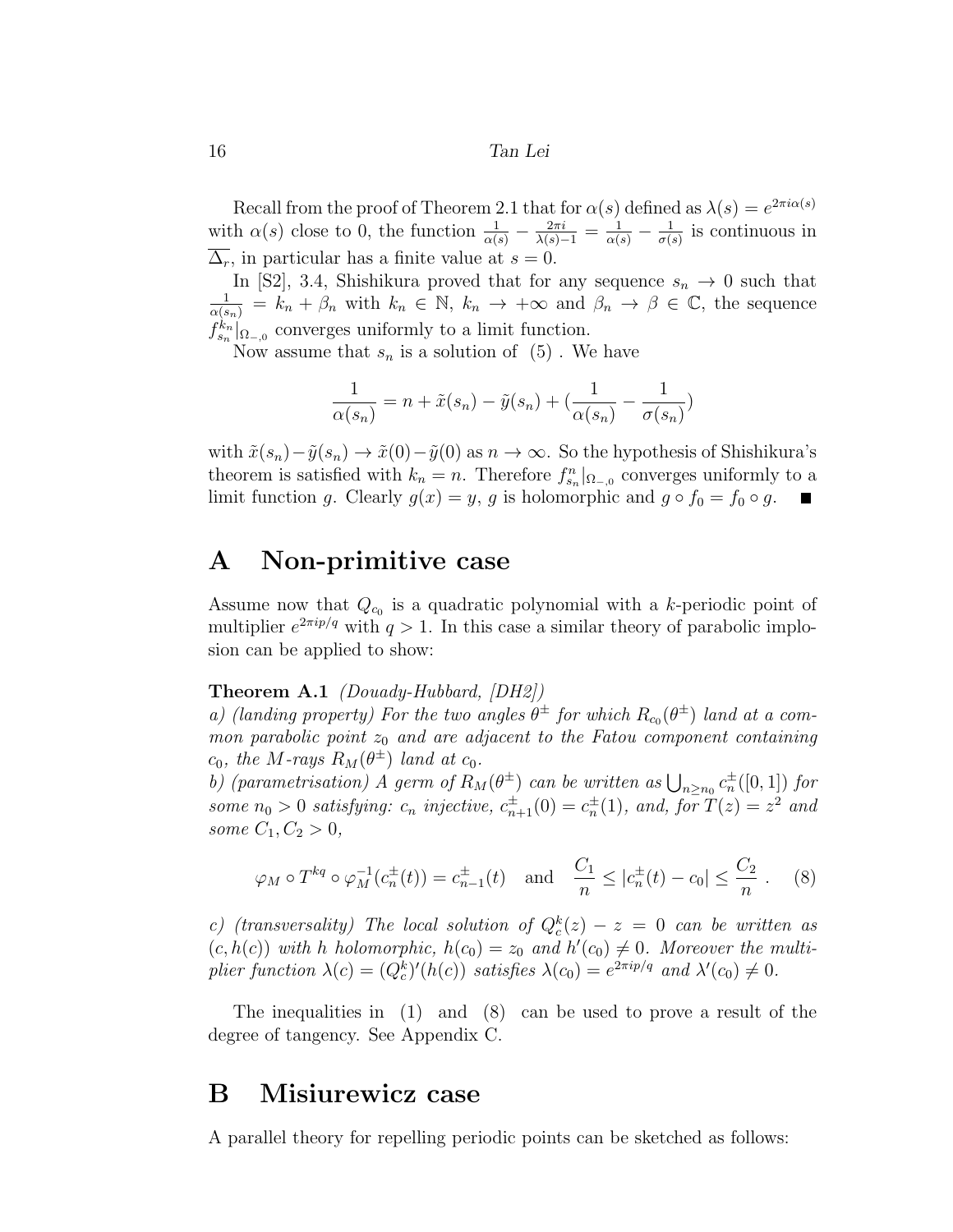**Theorem B.1** Let  $f_s(z) = \lambda(s)z + O(z^2)$  be a holomorphic family of maps such that  $|\lambda(0)| > 1$ . Then for s in a neighbourhood of 0, there are neighbourhood  $U_s$  of 0 and linearising coordinates  $\Phi_s$  such that for any  $z, n$  with  $f_s^j(z) \in U_s$ ,  $j = 0, 1, \dots, n$ , we have

$$
\Phi_s(f^n_s(z))=\lambda(s)^n\Phi_s(z)
$$

and  $\Phi_s(z)$  depends holomorphically on  $(s, z)$ .

Proposition B.2 (Repelling orbit correspondence). In the same setting, let  $x(s)$ ,  $y(s)$  be two holomorphic functions with  $x(0) = 0$ ,  $x(s) \neq 0$ and  $y(0) \in U_0 \setminus \{0\}$ . Then there is a sequence  $s_n \to 0$  for  $n > N$  such that  $f_{s_n}^n(x(s_n)) = y(s_n)$  and  $f_{s_n}^j(x(s_n)) \in U^{s_n}$  for  $j = 0, 1, \cdots, n$ . Moreover, if  $\lambda'(0) \neq 0$ , there are constants  $C_1, C_2$  such that  $\frac{C_1}{|\lambda(0)|^n} < |s_n| < \frac{C_2}{|\lambda(0)|^n}$ .

*Proof.* Set  $\tilde{x}(s) = \Phi_s(x(s)), \tilde{y}(s) = \Phi_s(y(s)).$  They are holomorphic functions with  $\tilde{x}(0) = 0$ ,  $\tilde{x}(s) \neq 0$  and  $\tilde{y}(0) \neq 0$ . Given n, we seek for solution of

$$
\lambda(s)^n \tilde{x}(s) = \tilde{y}(s) .
$$

With the help of power series expansions one can carry out a similar proof as the one of Proposition 2.2. т

One can find extensive applications of Proposition B.2 in [DH3] and [Mc]. We present here an application to the Mandelbrot set (Parts 1) and 2) are due to Douady and Hubbard, Parts 3) and 4) are due to Tan Lei):

**Theorem B.3** Let  $c_0$  be a Misiurewicz point, more precisely there are  $k \geq 0$ ,  $l \geq 0$  minimal such that  $Q_{c_0}^{k+l}(0) = Q_{c_0}^l(0)$  and  $l > 0$ . Then

1) The angles of M-rays landing at  $c_0$  coincide with the angles of  $Q_{c_0}$ -rays landing at  $c_0$ 

2)  $\frac{d}{dc}(Q_c^{k+l}(0) - Q_c^l(0))|_{c=c_0} \neq 0.$ 

- 3) M is locally connected at  $c_0$ .
- 4) The impression of the prime end of any other M-ray does not contain  $c_0$ .

Details of proofs can be found in [T].

### C degree

The following illustrates a quick application of the inequalities in Theorems 1.1, A.1, although the statement is not in its sharpest form.

**Theorem C.1** For  $c_0 \neq 1/4$  a primitive parabolic point, there is a unique hyperbolic component W attached to  $c_0$ , and for the two rays  $R_M(\theta^{\pm})$  landing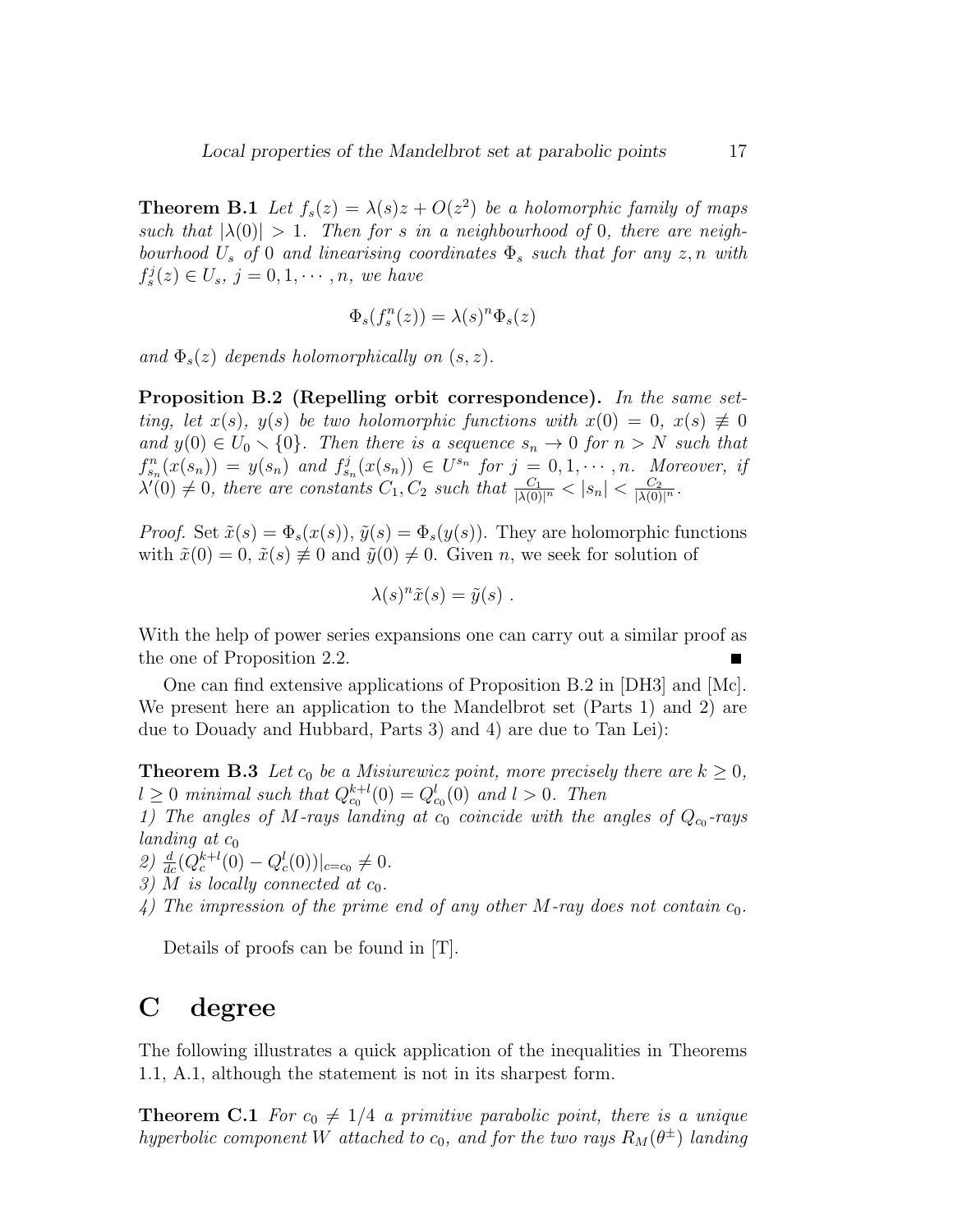at  $c_0$ , we have that the degree of tangency at  $c_0$  of  $R_M(\theta^+)$  and  $R_M(\theta^-)$  is  $2^+$ (i.e. is larger than or equal to 2, but smaller than  $2 + \mu$  for any  $\mu > 0$ ), as well as the degree of tangency at  $c_0$  of  $R_M(\theta^i)$  and  $\partial M$ ,  $i = +$  or  $-$ . For  $c_0$ a non-primitive parabolic point, there are exactly two hyperbolic components  $W_0$  and  $W_1$  attached to  $c_0$  and the two rays  $R_M(\theta^{\pm})$  landing at  $c_0$  separate them, moreover the degree of tangency at  $c_0$  of  $R_M(\theta^i)$  and  $\partial W_j$  is  $2^+$ ,  $i = +$ or −, j = 0, 1, as well as the degree of tangency at  $c_0$  of  $\partial W_0$  and  $\partial W_1$ .

Proof. For the existence of such hyperbolic components see Corollary D.4 below.

Here we only prove the part about degree of tangency, which is due to Tan Lei.

Assume at first  $c_0$  is non-primitive. We need an inequality between hyperbolic metric and Euclidean metric: Let  $U$  be a simply connected domain in C. Then for  $x, y \in U$ , we have

$$
|y - x| \le e^{2d_U(x, y)} \cdot d(x, \partial U) , \qquad (9)
$$

where  $d_U$  denotes the hyperbolic metric of U. For a proof, see Appendix A of [ST].

Let  $W_0, W_1$  be the two hyperbolic components attached to  $c_0$ . We are going to show for *n* large enough, and  $c_n^{\pm} = c_n^{\pm}(0)$  (in the notation of Theorem A.1),

$$
|c_n^+ - c_{n+1}^+| \le B \cdot d(c_n^+, W_0 \cup W_1), \quad |c_n^- - c_{n+1}^-| \le B \cdot d(c_n^-, W_0 \cup W_1) , \tag{10}
$$

where  $B$  is a constant.

To prove this estimate, we need the relationship between  $c_n^{\pm}$  in (8) and the help of hyperbolic metric. We will only work on the  $+$  case. The other one is similar. Take a simply connected domain  $V$  in the model plane so that  $T^{-kq}(V)$  has a component V' contained in V and that the two sets  $U =$  $\varphi_M(V)$ , and  $U' = \varphi_M(V')$  both contain  $c_n^+$  for  $n \geq N$ . Therefore, for  $V_n$  the component of  $T^{-kqn}(V)$  with  $e^{2\pi i\theta^+}$  on the boundary, and  $U_n = \varphi_M(V_n) \subset U$ ,

$$
d_U(c_{n+N}^+, c_{n+N+1}^+) \leq d_{U_n}(c_{n+N}^+, c_{n+N+1}^+) = d_U(c_N^+, c_{N+1}^+) = A
$$
.

Now apply (9) we get

$$
|c_{n+N}^+ - c_{n+N+1}^+| \le e^{2d_U(c_{n+N}^+, c_{n+N+1}^+)} \cdot d(c_{n+N}^+, \partial U) \le B \cdot d(c_{n+N}^+, \partial U) \ .
$$

In particular, since  $(W_0 \cup W_1) \cap U = \emptyset$ ,

$$
|c_n^+ - c_{n+1}^+| \leq B \cdot d(c_n^+, W_0 \cup W_1)
$$

for any large *n*. This is  $(10)$ .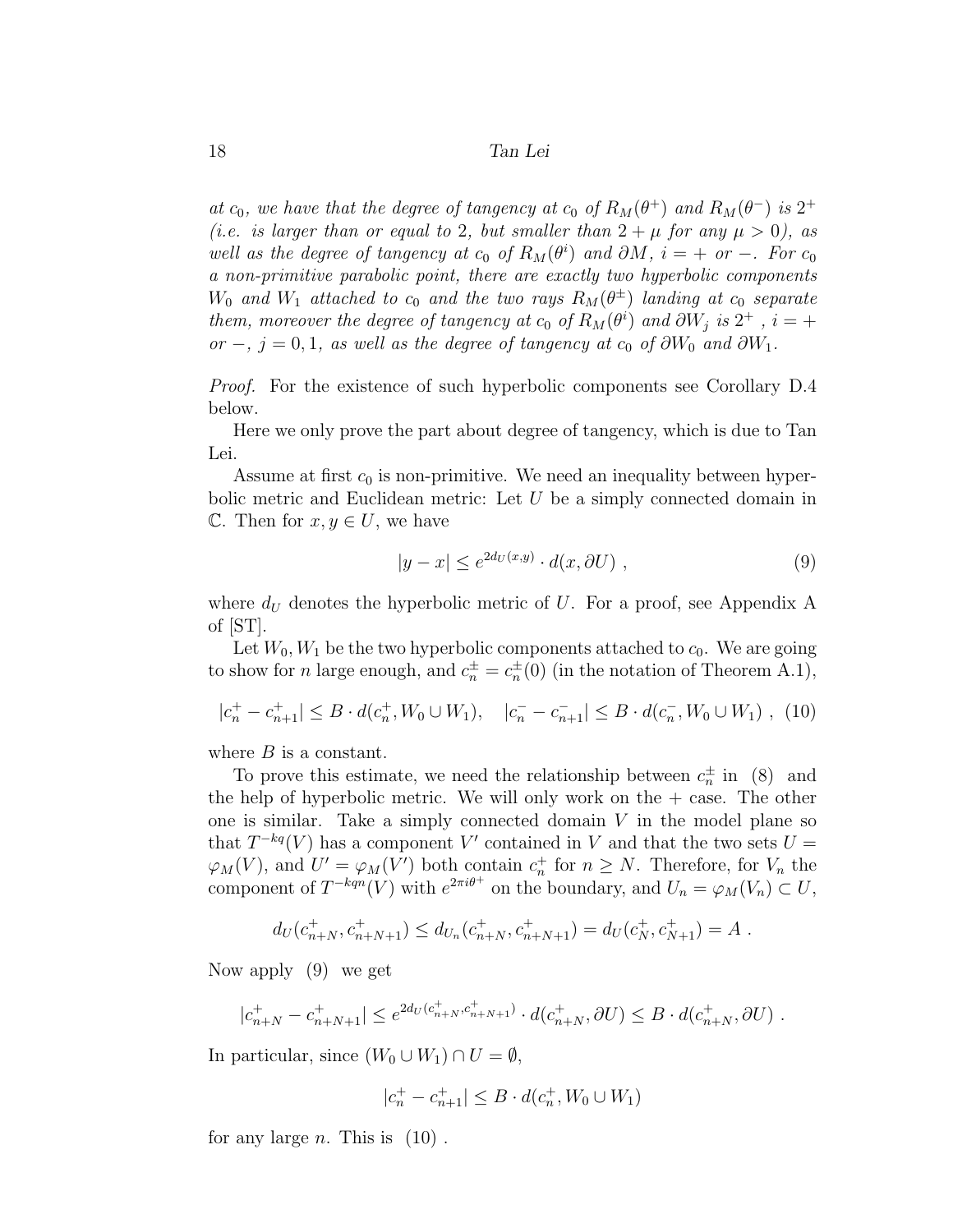Assume by contradiction that the  $\theta^+$ -ray is tangent to  $\partial W_0$  with a degree of tangency at least  $2 + \mu$ ,  $\mu > 0$ . Then

$$
d(c_n^+, W_0 \cup W_1) \le d(c_n^+, W_0) \le C \cdot |c_n^+ - c_0|^{2+\mu} . \tag{11}
$$

So

$$
\frac{C_1}{n} \le |c_n^+ - c_0| \le \sum_{k \ge n} |c_k^+ - c_{k+1}^+| \le B \cdot \sum_{k \ge n} d(c_k^+, W_0 \cup W_1)
$$
  

$$
\le B' \cdot \sum_{k \ge n} |c_k^+ - c_0|^{2+\mu} \le B'' \cdot \sum_{k \ge n} \frac{1}{k^{2+\mu}}
$$

where  $B', B''$  are constants, the first and the last inequalities is due to  $(8)$ , the second one is trivial, the third one is due to (10) and the fourth one is due to the assumption (11) . Therefore

$$
\frac{C_1}{B''} \le \sum_{k \ge n} \frac{n}{k^{2+\mu}} \le \sum_{k \ge n} \frac{1}{k^{1+\mu}} \; .
$$

This is a contradiction to the fact that  $\sum \frac{1}{k^{1+\mu}}$  converges.

This shows that the rays have degree  $2^+$  tangency to each  $\partial W_0$  and  $\partial W_1$ . A similar calculation using (1) would show that in the primitive case, the two rays  $R_M(\theta^{\pm})$  are tangent to each other at  $c_0$  with degree  $2^+$  tangency.

## D A short account of relative results

(One can find in [Mi], [Sc1] and [Sc2] radically different approaches of results in this appendix).

Here we give a short exposition of a proof for

**Theorem D.1** For c Misiurewicz or on the boundary of a hyperbolic component, M is locally connected at c.

The part concerning Misiurewicz points is already established in Theorem B.3. We will only deal with the remaining cases.

We will sketch a proof of a stronger result (Theorem D.3) and show how to deduce from it the above result. We will also give a list of important corollaries.

For  $c_0 \neq 1/4$  a parabolic point, define  $Ang(c_0)$  to be the set of two angles such that the corresponding dynamical rays for  $Q_{c_0}$  land at the parabolic point  $z_0$  on the boundary of the Fatou component containing c, and adjacent to this Fatou component. For  $c_0 = 1/4$  we set by convention  $Ang(c_0) = \{0, 1\}.$ 

Our starting point is the following combination of Theorems 1.1.a and A.1.a, proved by parabolic implosion technique in the case  $c_0 \neq 1/4$  (in the case  $c_0 = 1/4$  it can be checked by hand):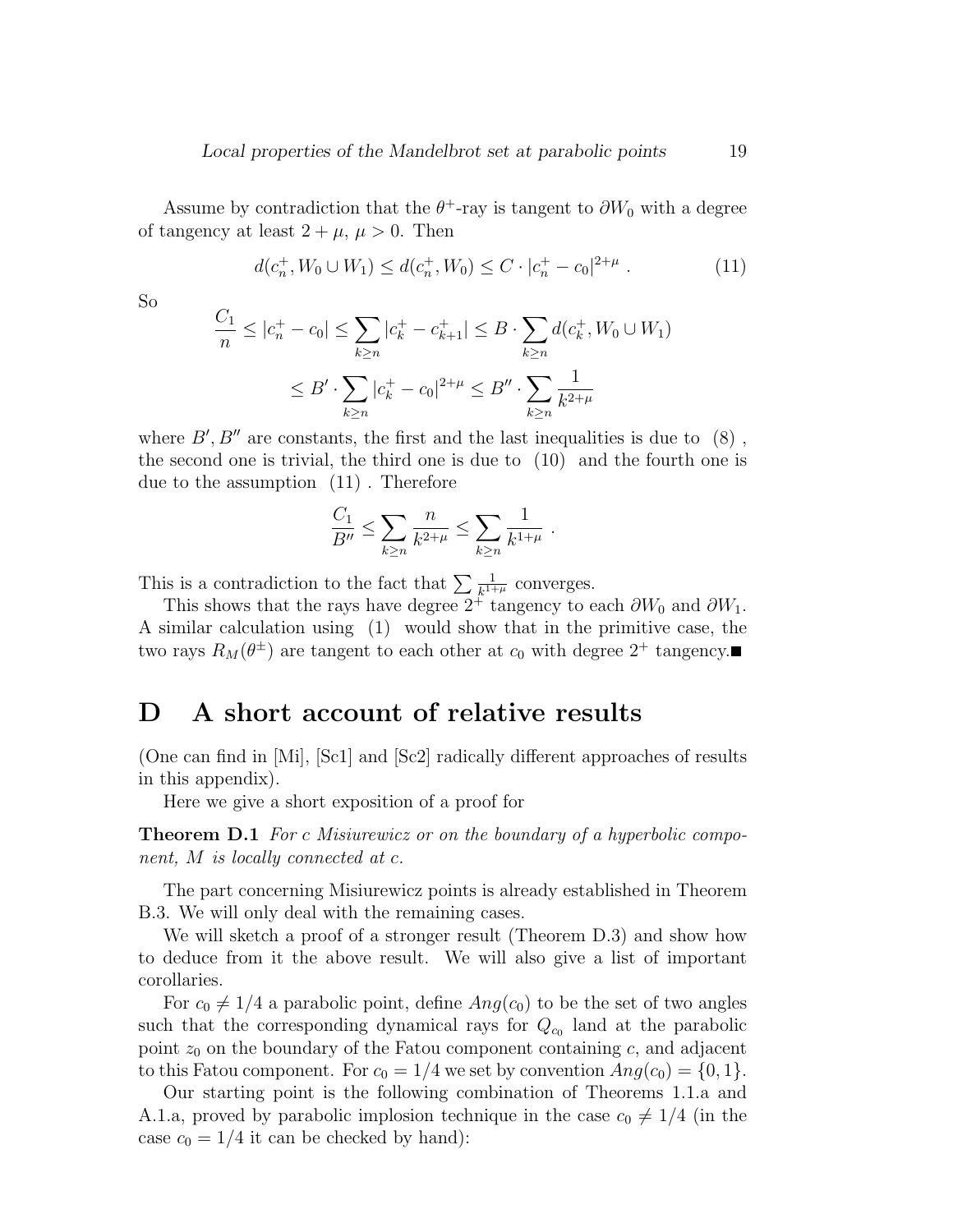**Theorem D.2** Let  $c_0$  be a parabolic point. Denote by  $\theta^{\pm}$  the two angles in Ang $(c_0)$ . Then the M-rays  $R_M(\theta^{\pm})$  land at  $c_0$ .

Now define  $\mathit{wake}(c_0)$  to be the connected component not containing 0 of  $\mathbb{C} \setminus (R_M(\theta^+) \cup R_M(\theta^-) \cup \{c_0\}).$ 

Given any hyperbolic component  $W$  of  $M$  it is quite easy to see (with the help to quasi-conformal surgery) that the multiplier  $\rho(c)$  of an attracting periodic point  $z(c)$  for each  $c \in W$  realizes a conformal homeomorphism from W onto the unit disc  $D$ , and extends to a homeomorphism of the closure (see [DH2], pp.108-109). Denote by  $\rho^{-1}(1)$  the root of W. The parabolic points on  $\partial W$  are exactly  $\rho^{-1}(e^{2\pi i \mathbb{Q}})$ .

**Theorem D.3** Let  $c_0$  be a parabolic point with  $Ang(c_0) = {\theta^-, \theta^+}$ .

a) There is a holomorphic function  $\beta_{c_0}(c)$  defined on wake $(c_0)$  such that  $\beta_{c_0}(c)$  is the common landing point of  $R_c(\theta^+)$  and of  $R_c(\theta^-)$ .

b) There is a hyperbolic component  $W(c_0)$  of M with root  $c_0$  and  $W(c_0) \subset$ wake(c<sub>0</sub>). Moreover for the common landing point  $z_0$  of  $R_{c_0}(\theta^{\pm})$ ,

$$
\lim_{c \in wake(c_0), c \to c_0} \beta(c) = z_0.
$$

c) Structure of sub-wakes of  $W(c_0)$  (no ghost limbs):

$$
M \cap \overline{wake(c_0)} \sim \bigcup_{c' \in \partial W \backslash \{c_0\}, \text{ parabolic}} wake(c') = \overline{W(c_0)}.
$$
 (12)

d) M is locally connected at c for any  $c \in \partial W(c_0)$  which is non-parabolic;  $M \cap \overline{wake(c_0)}$  is locally connected at  $c_0$ ; and  $M \setminus wake(c')$  is locally connected at c' for any parabolic  $c' \in \partial W(c_0) \setminus \{c_0\}.$ 

#### Proof.

a) can be found in [Mi], Theorem 3.1. It is proved by an elementary argument. A sketch is included in Theorem D.8 below.

b) is due to a parabolic perturbation argument (in the non-imploded direction). See [Mi], section 4.

c) We will follow essentially the route of D. Sørensen  $([S\phi])$ .

At first we apply a) and b) to every parabolic point on the boundary of  $W(c_0)$ . Combining with the tuning algorithm (cf. for example [Ha1, §7] and  $[S\phi]$ , we obtain the following: for any parabolic  $c' \in \partial W(c_0) \setminus \{c_0\}$  and any  $c \in wake(c')$ , the common landing point  $\beta_{c'}(c)$  of  $R_c(\theta^{\pm}(c'))$  has a constant and non-trivial combinatorial rotation number  $\hat{\rho}(c')$ . Moreover, if we choose a converging non-constant sequence  $c'_n$  of such parabolic points,  $\hat{\rho}(c'_n) \to \infty$ . This allows us to apply the powerful Yoccoz inequality (see for example [Hu] and [Sø]), to show that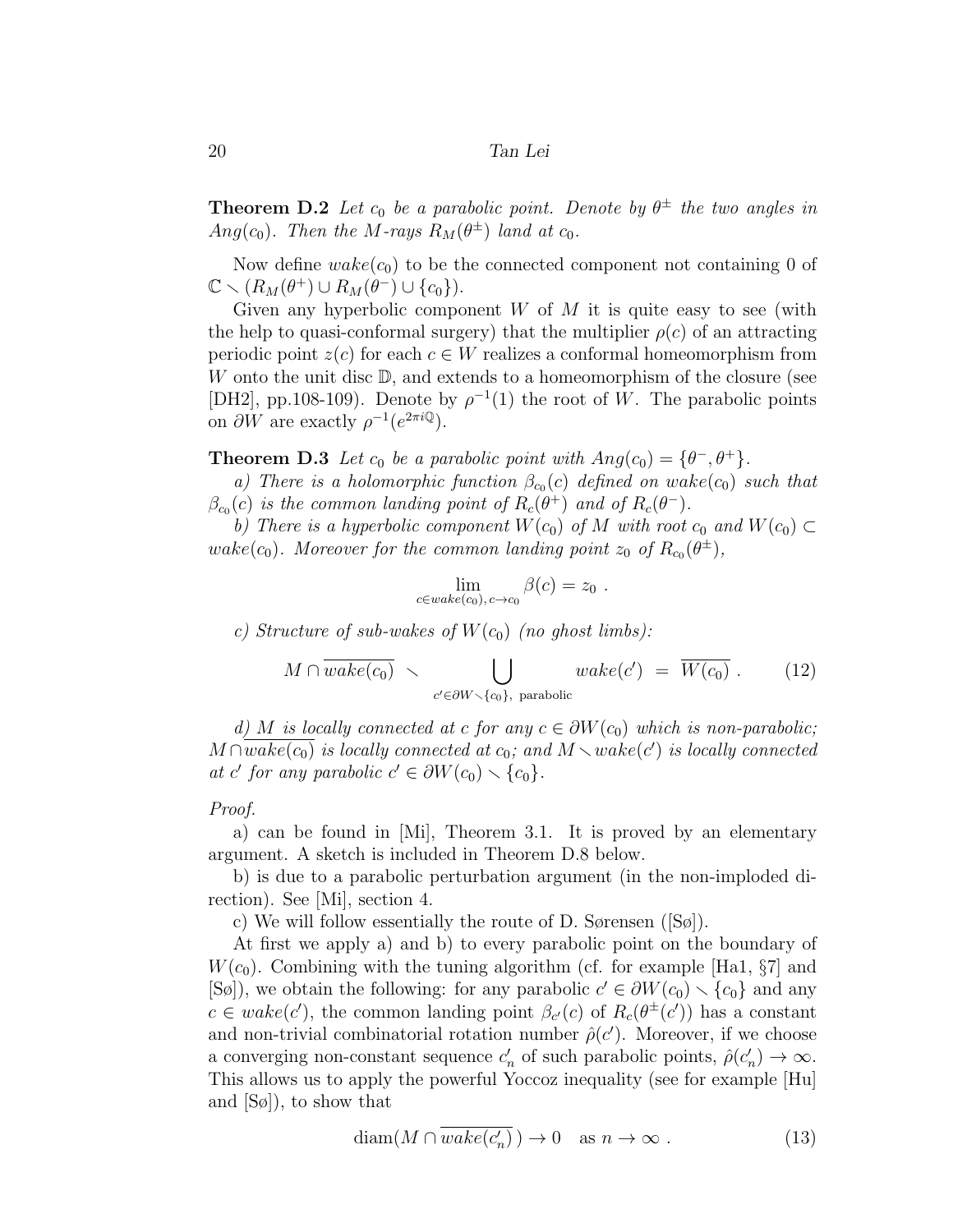**Figure 7** : The sub-wake structure of  $W(c_0)$ 

Two more ingredients are needed to end the proof: A. The parabolic points are dense in  $\partial W(c_0)$ , moreover, a consequence of the tuning algorithm gives  $\sum_{c' \in \partial W(c_0) \setminus \{c_0\}, \text{ parabolic}} \theta^+(c') - \theta^-(c') = \theta^+ - \theta^-;$ B. Every point of  $\partial M$  is accumulated by points in the hyperbolic components (by a normal family argument, cf. Branner [Br]).

Denote by  $M'$  the difference of the left set in  $(12)$  to the right set. Assume it is not empty. Let  $c \in \partial M' \setminus W(c_0)$ . Part A says that there is no room left for  $M'$  to contain hyperbolic components. Therefore by Part B the point  $c$ must be the limit of some  $c_n \in wake(c'_n)$ , for some non-constant converging parabolic sequence  $c'_n \in \partial W(c_0) \setminus \{c_0\}$ . Applying (13), we get  $c \in \partial W(c_0)$ . A contradiction.

d) This is a trivial topological consequence of c): Let  $c \in \partial W(c_0)$  be nonparabolic. Choose  $c'_n, c''_n$  two sequences of parabolic points on  $\partial W(c_0)$  tending to c from opposite sides, with  $\theta^+(c'_n) < \theta^-(c''_n)$ . Then the short arc in  $\partial W(c_0)$ connecting  $c'_n$  and  $c''_n$  together with the two M-rays  $R_M(\theta^+(c'_n)), R_M(\theta^-(c''_n))$ bounds a simply connected region  $U_n$ . Let  $M_n = M \cap \overline{U_n}$ . Then  $\{M_n\}$  is a nested sequence of connected neighbourhoods in  $\partial M$  of c. As  $\bigcap_n M_n$  is disjoint from any of the sub-wakes, and  $\bigcap_n M_n \subset M$  (as M is closed) we conclude from (12) that  $\bigcap_n M_n = \{c\}.$ 

For  $c = c_0$ , the points  $c'_n, c''_n$  can be chosen such that  $\theta^+(c'_n) \nearrow \theta^+$  and  $\theta^{-}(c''_n) \searrow \theta^{-}$ , and  $U_n$  the union of two simply connected regions bounded by the short arc in  $\partial W(c_0)$  connecting  $c'_n$  and  $c''_n$  and the four M-rays  $R_M(\theta^+(c'_n))$ ,  $R_M(\theta^-(c''_n))$  and  $R_M(\theta^{\pm})$ . The rest follows.

Similar argument can be carried out for  $c = c' \in \partial W(c_0)$  parabolic.

*Proof of Theorem D.1.* Let W be a hyperbolic component with root  $c_0$ .

Assume at first that  $c_0$  is primitive. Theorem D.3.d) applied to  $\mathit{wake}(c_0)$ shows that  $M \cap wake(c_0)$  is locally connected at  $c_0$ . Theorem 1.1.d shows that  $M \setminus wake(c_0)$  is locally connected at  $c_0$ . As a consequence M is locally connected at  $c_0$ .

Another consequence of this is that  $W = W(c_0)$ , for  $W(c_0)$  given by Theorem D.3.b). In other words  $W(c_0)$  is the unique hyperbolic component with root  $c_0$ . We claim that this is also true whether  $c_0$  is primitive or not.

*Proof.* We proceed by induction on the period of W. For period 1, there is a unique hyperbolic component which is the central cardioid. Its root 1/4 is primitive and the assertion is true. Assume it is true for all hyperbolic components of period up to k. Assume W is of period  $k + 1$ . We want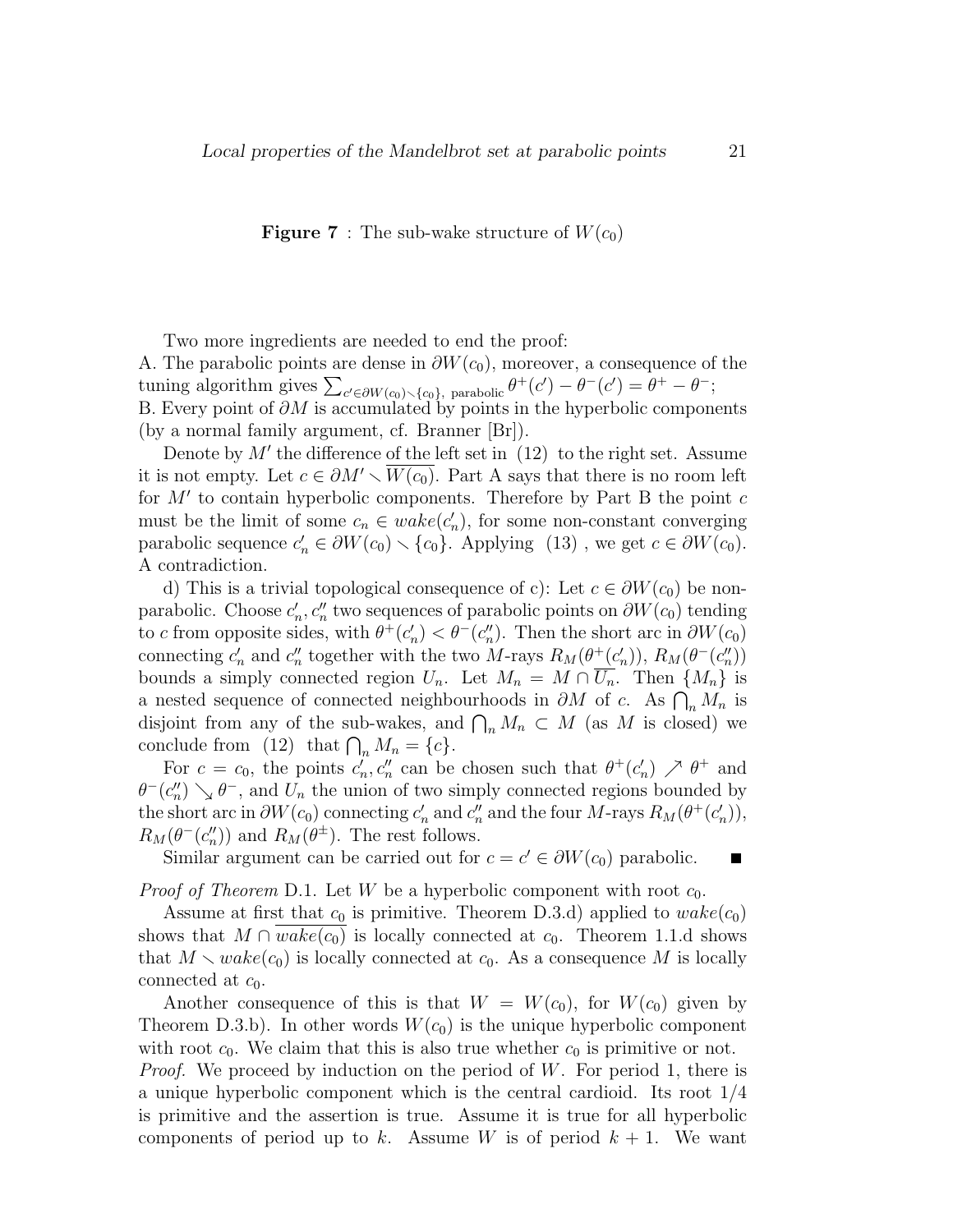to show  $W = W(c_0)$ . If  $c_0$  is primitive we are done. Assume  $c_0$  is nonprimitive. Then by a perturbation argument as in [Mi], section 4 (see also  $|Ha2|$ , one can show that there is a hyperbolic component  $W_1$  with root  $c_1$ , with  $c_0 \in \partial W_1 \setminus \{c_1\}$  and with period less than or equal to k. By induction  $W_1 = W(c_1)$ . If  $W \neq W(c_0)$ , Theorem D.3.c) applied to  $wake(c_0)$  shows that  $W \cap wake(c_0) = \emptyset$ , and applied to  $wake(c_1)$  shows that  $W \cap (M \setminus wake(c_0)) =$ ∅. This is a contradiction.  $\blacksquare$ 

Coming back to the proof of Theorem D.1, we may already conclude that M is locally connected at any  $c \in \partial W$  which is non-parabolic, by applying Theorem D.3.d) to  $W = W(c_0)$ .

We may assume now that  $c_0$  is non-primitive. By the above argument  $c_0 \in \partial W(c_1)$  for some different parabolic point  $c_1$ . Theorem D.3.d) applied to wake(c<sub>0</sub>) shows that  $M \cap wake(c_0)$  is locally connected at c<sub>0</sub>; and then applied to wake(c<sub>1</sub>) shows that  $M \setminus wake(c_0)$  is locally connected at c<sub>0</sub>. As a consequence M is locally connected at  $c_0$ .

For any  $c' \in \partial W$  parabolic, it is the root of a hyperbolic component W<sup>'</sup> by Theorem D.3.b). We can then repeat the same argument above with  $W$ replaced by  $W'$ , and conclude that M is locally connected at  $c'$ .  $\blacksquare$ 

Let us restate a few important corollaries in the proof:

Corollary D.4 Every parabolic point is the root of a unique hyperbolic component. Moreover  $c_0$  is on the boundary of precisely two (resp. one) hyperbolic components if  $c_0$  is non-primitive (resp. primitive).

**Corollary D.5** For  $c_0$  a parabolic point  $M \setminus \{c_0\}$  has exactly two connected components.

**Corollary D.6** For  $c_0$  a parabolic point and  $\theta$  any angle not in  $Ang(c_0)$ . The impression of the prime end corresponding to  $R_M(\theta)$  does not contain  $c_0$ . In particular  $c_0$  is the landing point of precisely two M-rays, i.e. those with angle in  $Ang(c_0)$ .

Note that the same result as Corollary D.6 for  $c_0$  a Misiurewicz point is stated in Theorem B.3.

The following important result comes as a corollary: For any  $\theta \in \mathbb{T}$ , define  $L(\theta)$  to be the landing point of  $R_M(\theta)$  if it exists. For any c a Misiurewicz point, define  $Ang(c)$  to be the set of angles such that the corresponding dynamical ray for  $Q_c$  lands at c.

#### Corollary D.7 (Douady-Hubbard-landing-theorem)

1. The map L is well defined on the set of rationals with even denominators and maps it onto the set of Misiurewicz parameters. Moreover for any c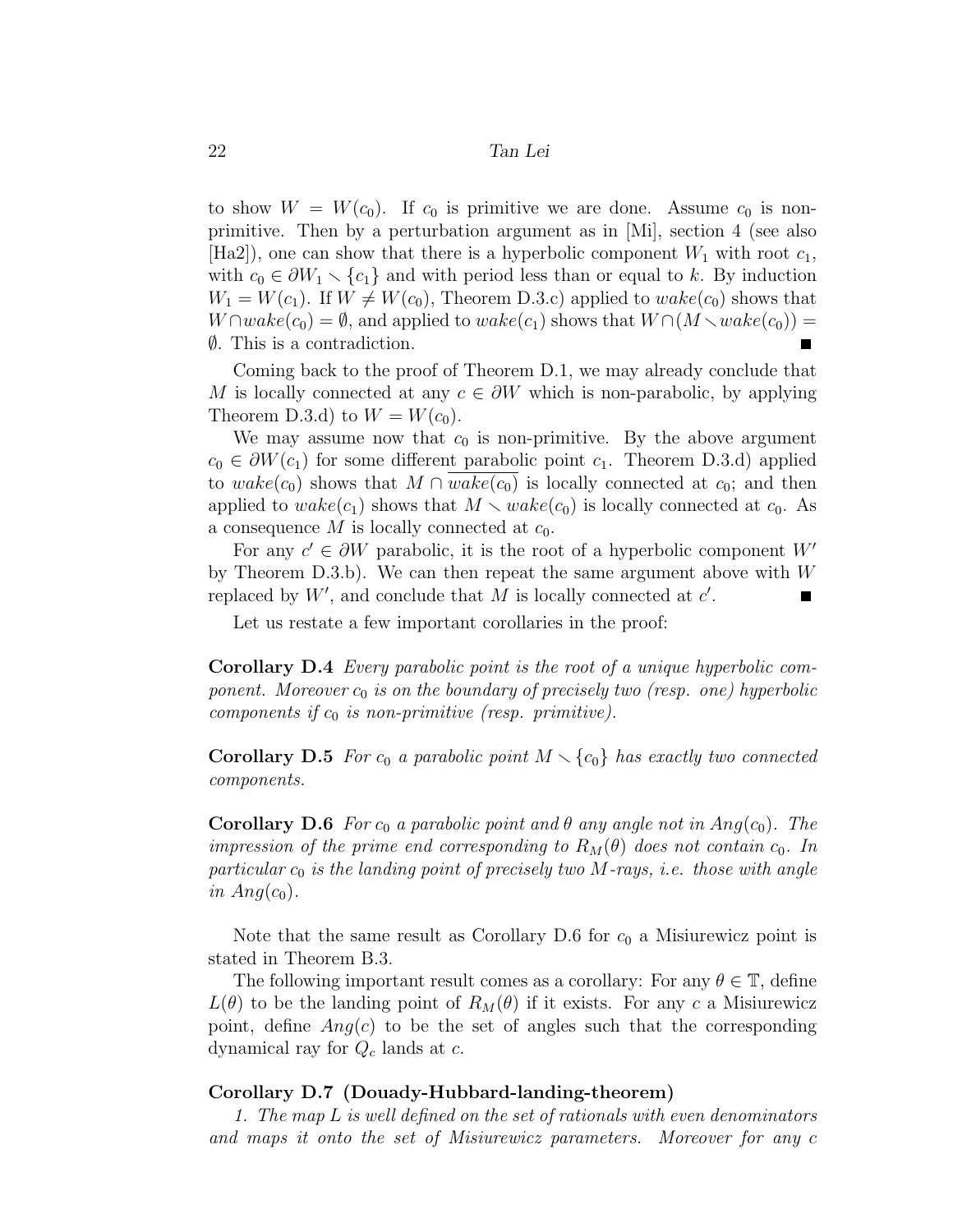Misiurewicz  $L^{-1}(c) = Ang(c)$ , and Ang(c) consist of finitely many rationals with even denominators.

2. The map L is well defined on the set of rationals with odd denominators and maps it onto the set of parabolic parameters. Moreover for any c parabolic  $L^{-1}(c) = Ang(c).$ 

*Proof.* By an elementary argument it is quite easy to see that  $L$  is well defined on the set of rationals and maps it into the set of Misiurewicz and parabolic parameters (cf. [PR] in this volume or [GM]).

Dynamical properties tell us that  $Ang(c)$  consists of non-empty but finitely many rationals with even denominators for c Misiurewicz; and of two rationals with odd denominators for c parabolic.

Our theorem B.3 establishes  $L^{-1}(c) = Ang(c)$  for c Misiurewicz, and Corollary D.6 establishes  $L^{-1}(c) = Ang(c)$  for c parabolic.

Remark. One can find a more combinatorial approach of Corollary D.7 in [Mi] and [Sc1]. One hidden difficulty in proving Corollary D.7.1 is that for θ a rational with even denominator, L(θ) must be a Misiurewicz point, or equivalently can not be a parabolic point. Our proof, as well as the original proof of Douady-Hubbard, relies on results about parabolic points. However, there are ways to avoid this, for example one can use Thurston's algorithm to construct a parameter c such that  $\theta \in Ang(c)$  (a rather involved method), or one can apply the pretty elementary method given by Petersen and Ryd (cf. [PR], in this volume).

The following is a refinement of Theorem D.3.a) and gives a dynamical description of  $wake(c_0)$ :

**Theorem D.8** Let  $c_0$  be a parabolic point with  $Ang(c_0) = {\theta^-, \theta^+}$ . Then  $\text{wake}(c_0)$  coincides with the set of  $c \in \mathbb{C}$  such that  $R_c(\theta^-)$  and  $R_c(\theta^+)$  both land, and land at the same repelling periodic point.

*Proof.* The main ideas are the following: At first this is true for  $c \in \mathbb{C} \setminus M$ , by a combinatorial study conducted by Milnor ([Mi], Lemmas 2.6, 2.9 and 2.11). An argument of P. Haïssinsky ([Ha1], Proposition A.1) shows that the landing points  $z_{\pm}(c)$  of  $R_c(\theta^{\pm})$  are holomorphic in c, on any connected open set where they are both defined, and moreover on this connected open set either  $z_+(c) \equiv z_-(c)$  or  $z_+(c) \neq z_-(c)$  for any c. We can then conclude easily by combining these two arguments. For details, see [Mi], Theorem 3.1.  $\blacksquare$ 

The following function is as important as the function  $\beta_{c_0}(c)$  defined in Theorem D.3.a).

**Theorem D.9** Let W be a hyperbolic component with root  $c_0$ . Let  $\alpha_{c_0}(c)$  be an attracting periodic point for  $c \in W$  depending holomorphically on c. Then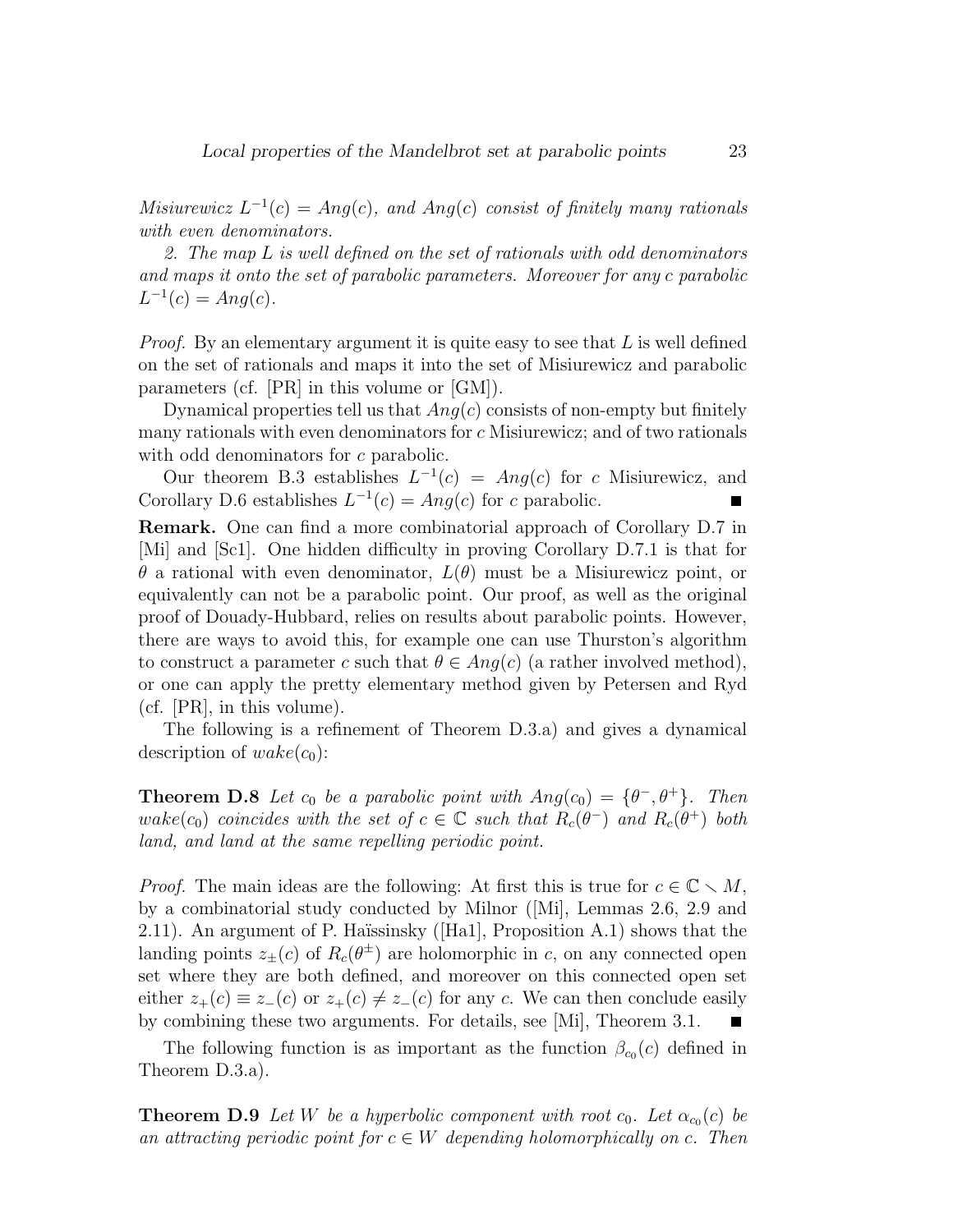$\alpha_{c_0}(c)$  extends to a holomorphic map on the entire wake $(c_0)$ , is a periodic point of  $Q_c$  with constant period, repelling for  $c \in wake(c_0) \setminus \overline{W}$ , and coincides, in each sub-wake of W, i.e. wake(c'),  $c' \in \partial W$  parabolic, with the holomorphic function  $\beta_{c'}(c)$  (which is the landing point of  $R_c(\theta^{\pm}(c'))$ ).

*Proof.* This is basically a corollary of Theorem D.3. By the property of the multiplier function  $\rho(c)$  and the implicit function theorem,  $\alpha_{c_0}(c)$  extends holomorphically to a neighbourhood of  $\overline{W} \setminus \{c_0\}$  in  $\mathit{wake}(c_0)$ . Now fix  $c' \in$  $\partial W \setminus \{c_0\}$  parabolic. Let W' be the unique hyperbolic component with root c' (Corollary D.4). Theorem D.3.b) applied to  $W' = W(c')$  says  $\alpha_{c_0}(c) =$  $\beta_{c'}(c)$  on W'. Since  $\beta_{c'}(c)$  is defined and holomorphic on the entire sub-wake  $\mathit{wake}(c')$ , so is  $\alpha_{c_0}(c)$ , and they coincide throughout the subwake.

We need now the help of a third holomorphic function  $\xi(c)$  which is defined to be  $\alpha_{c_0}(c_1)$  for some  $c_1 \in \text{wake}(c') \setminus M$  (with c' as above), and to be its analytic continuation throughout  $\mathbb{C}\setminus(M\cup R_M(0))$  following the holomorphic motion of the Cantor Julia set. Clearly  $\alpha_{c_0}(c) = \xi(c)$  on a open set. So  $\alpha_{c_0}(c)$ extends to  $\mathbb{C} \setminus (M \cup R_M(0))$  and coincides with  $\xi(c)$  there. In particular  $\alpha_{c_0}(c)$  extends to  $\textit{wake}(c_0) \setminus M$ .

Finally by (12) every point  $c \in wake(c_0)$  is either outside of M, or in one of the sub-wakes, or in  $\overline{W}$ . Therefore the theorem.

Generally speaking  $\alpha_{c_0}(c)$ , as a periodic point of  $Q_c$ , can be analytically continued along any path in  $\mathbb{C} \setminus \{\text{finitely many parabolic points}\}.$  But we may loose tract of the rays landing at  $\alpha_{c_0}(c)$ , it may become non-repelling, and we do not know a priori whether these parabolic points present real branch points or not. Theorem D.9 answers these questions at least in  $\text{wake}(\theta^{\pm}(c_0)).$ **Remark.** In case W is the central cardioid of  $M$ , the proof of D.3, D.9 can be made more elementary and thus lead to a simpler proof of local connectivity of M at  $c_0 = 1/4$ . See [GM], Appendix C.

Our final corollary is the following Lavaurs continuity result ([DH2], Chapter XVII: Une propriété de continuité), which is a stronger version of Theorem D.3.b):

**Theorem D.10** (Lavaurs) For  $\theta$  a rational angle, denote by  $\gamma_{\theta}(c)$  the landing point of  $R_c(\theta)$  if it exists. Then  $\gamma_{\theta}(c)$  is continuous on  $\mathbb{C} \setminus \bigcup_{k \geq 1} R_M(2^k \theta)$ . Here the rays  $R_M(\eta)$  do not include their landing points. This in particular says that  $\gamma_{\theta}(c)$  is continuous at the landing points of these rays.

*Proof.* We will only treat the case  $\theta$  has odd denominator. The other case is a much easier exercise.

On the open set

$$
\mathbb{C} \smallsetminus \overline{\bigcup_{k\geq 1} R_M(2^k\theta)}
$$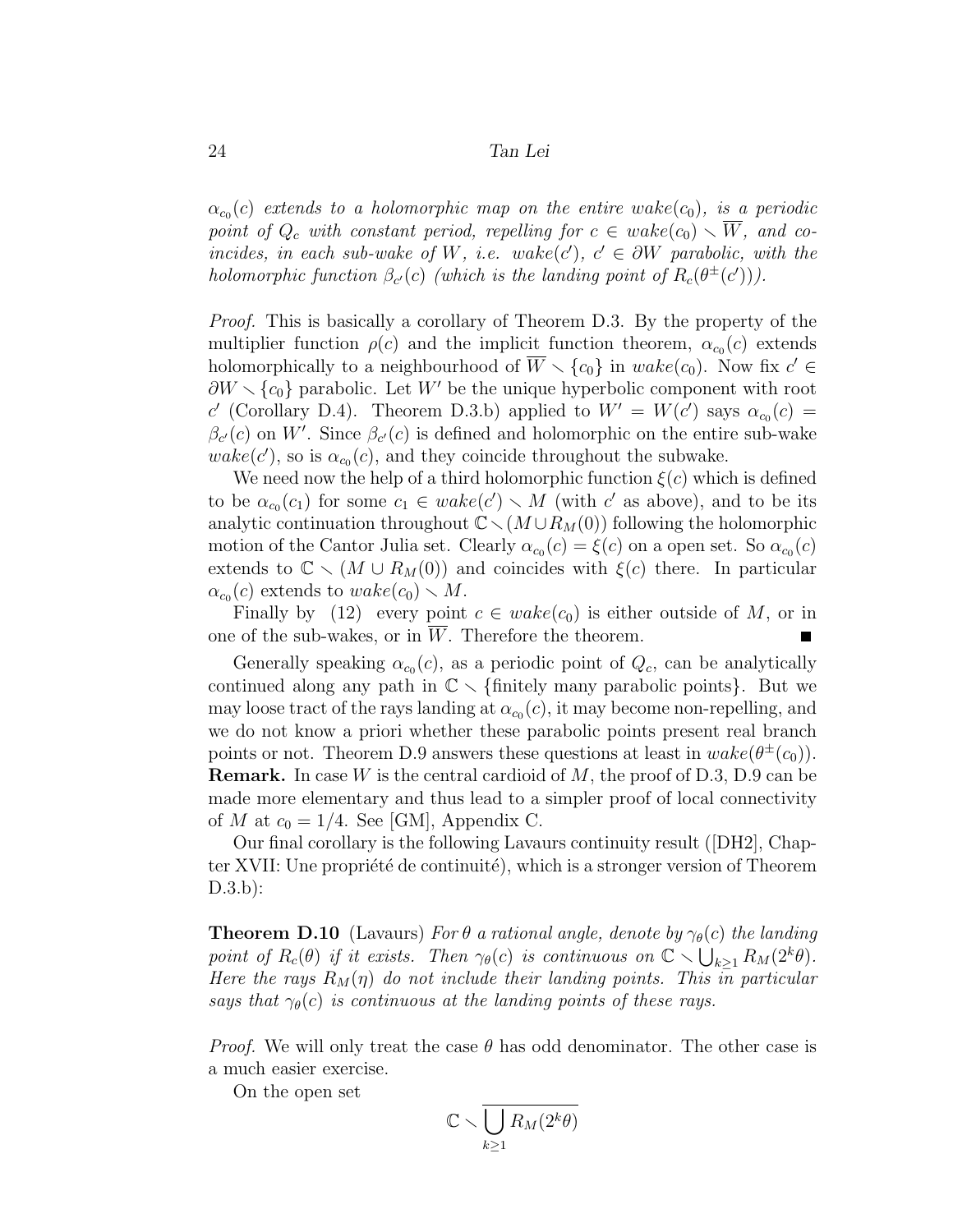$\gamma_{\theta}(c)$  is well defined (Douady-Hubbard) and holomorphic ([Ha1], appendix). So we just need to show that  $\gamma_{\theta}(c)$  is continuous at  $L(\theta) = c_0$ , the landing point of  $R_M(\theta)$  (as this will imply that  $\gamma_{2l\theta}(c)$  for  $l \geq 1$  is continuous at  $L(\theta)$ and as a consequence  $\gamma_{\theta}(c)$  is continuous at  $L(2^m\theta)$  for  $m \geq 1$ .

Let U be a neighbourhood of  $c_0$  such that  $U \setminus R_M(\theta)$ ,  $U \cap wake(c_0)$  and  $U \setminus wake(c_0)$  are all simply connected. Set  $\gamma(c) = \gamma_{\theta}(c)$ . Denote as before, by  $z_0$  the parabolic point of  $Q_{c_0}$  on the boundary of the Fatou component of  $c_0$ .

Case 1. The point  $c_0$  is primitive. In this case the other angle  $\theta'$  in  $Ang(c_0)$  is not in the form  $2^l\theta$ . So  $\gamma(c)$  is well defined in  $U \setminus R_M(\theta)$ . But  $\gamma(c) = \beta_{c_0}(c)$  for  $c \in U \cap wake(c_0)$  (Theorem D.3.a)) and  $\beta_{c_0}(c) = g_i(v), i = +$ or –, where  $v = \sqrt{c - c_0}$  and  $g_{\pm}(v)$  is defined in Section 3.1 (they are the two local periodic points perturbed from  $z_0$ ). As  $U \setminus R_M(\theta)$  is simply connected,  $\gamma(c) \equiv g_i(\sqrt{c-c_0})$  on  $U \setminus R_M(\theta)$  and is continuous at  $c_0$  (as  $g_i(\sqrt{c-c_0})$  is).

Case 2. The point  $c_0$  is non-primitive. This is the case where the two angles  $\theta, \theta'$  in  $Ang(c_0)$  are in the same orbit by angle doubling and  $\gamma(c)$  is defined on  $U \setminus (R_M(\theta) \cup R_M(\theta'))$ , and is holomorphic on  $U \setminus (R_M(\theta) \cup R_M(\theta') \cup \{c_0\})$  $([Ha1],$  appendix).

In  $U \cap wake(c_0)$  we have  $\gamma(c) = \beta_{c_0}(c)$  and  $\gamma(c_0) = z_0$  (Theorem D.3.a) and b)). So  $\gamma$  is continuous at  $c_0$  on  $(U \cap wake(c_0)) \cup \{c_0\}.$ 

In  $U \setminus wake(c_0)$ , let  $W_1$  the hyperbolic component containing  $c_0$  on the boundary. As  $c \in U \cap W_1$  tending to  $c_0$  radically, the same perturbative argument of Milnor ([Mi], section 4) shows that  $\gamma(c)$  is repelling for  $Q_c$  and tends to  $z_0$ . Let  $z(c)$  be this repelling periodic point. It has analytic continuation along any path in  $U \setminus {c_0}$  (shrinking U if necessary) and is periodic of constant period for  $Q_C$ . It is therefore a well defined holomorphic function in  $U \setminus wake(c_0)$  as this last set is simply connected. As  $\gamma(c)$  is holomorphic, we have  $\gamma(c) \equiv z(c)$  on  $(U \setminus wake(c_0)) \cup \{c_0\}$  and continuous at  $c_0$ , as  $z(c)$ is.  $\mathcal{L}$ 

# E Local connectivity via Mandelbrot-like families (following Hubbard)

Here we sketch a proof of the local connectivity of  $M$  at a primitive parabolic point using the theory of Mandelbrot-like families and the fact that M is locally connected at 1/4. We follow essentially the route indicated by Hubbard  $([Hu]).$ 

Let  $c_0$  be a primitive parabolic point, more precisely  $Q_{c_0}$  has a k periodic point of multiplier 1. In [Ha1] in this volume, it is shown that there are open discs  $U_0$ ,  $U_1$  containing  $c_0$ , open discs  $B_c$  (resp.  $B_c'$ ) whose boundary undergo a holomorphic motion, such that  $f = \{Q_c^k : B_c^{\prime} \to B_c, c \in U_0\}$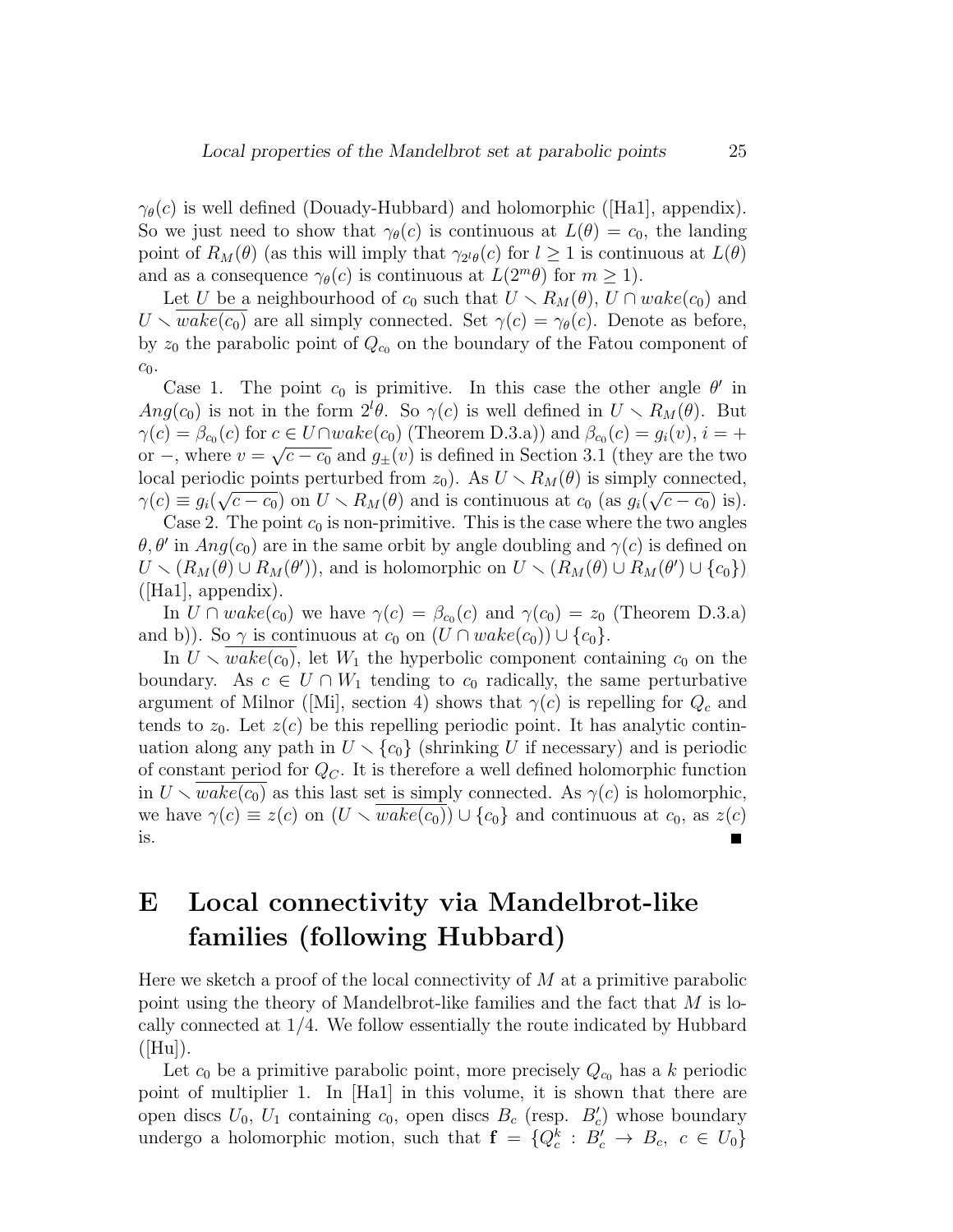forms a Mandelbrot-like family, with  $\overline{U_1} \subset U_0$ ,  $U_1$  is the set of c such that the critical point of  $Q_c^k$  in  $B_c'$  does not escape  $B_c'$  after one iteration,  $\overline{U_1} \cap M$  is connected (it is in fact a puzzle piece in the sense of Yoccoz), and, for  $M_f$  the connectedness locus and  $\chi : M_{\mathbf{f}} \to M$  the straightening map,  $M_{\mathbf{f}} \subset M \cap U_0$ and  $\chi$  is a homeomorphism with  $\chi(c_0) = 1/4$ .

Let  $U_n$  to be the set of  $c \in U_0$  such that the critical point of  $Q_c^k$  in  $B_c'$ does not escape  $B_c'$  after *n* iterations. Then  $U_n$  is again a puzzle piece and  $\bigcap_n U_n = M_{\mathbf{f}}.$ 

Denote by W the unique hyperbolic component with  $c_0$  as root (Corollary D.4). Choose  $c'_n, c''_n$  two sequences of parabolic points on  $\partial W$  converging to  $c_0$ such that  $\theta^+(c'_n) < \theta^+$  and  $\theta^-(c''_n) > \theta^-$ . Denote by  $V_n$  the simply connected domain containing  $R_M(\theta^+)$  bounded by the short arc in  $\partial W$  connecting  $c'_n$ and  $c''_n$  and the two rays  $R_M(\theta^+(c'_n))$  and  $R_M(\theta^-(c''_n))$  (here we need Theorem A.1 for the landing of these rays). Denote by  $M_n$  the set  $\chi(\overline{V_n} \cap M_f)$ .

Set  $L_n = \overline{V_n \cap U_n}$ . Then  $L_n \subset L_{n-1}$  and  $L_n \cap \partial M$  is a connected neighbourhood (in  $\partial M$ ) of  $c_0$ . We now show that  $\bigcap_n L_n = \{c_0\}$ :

$$
c_0 \in \bigcap_n L_n = (\bigcap_n L_n) \cap M_{\mathbf{f}} = \bigcap_n (L_n \cap M_{\mathbf{f}}) \subset \bigcap_n (\overline{V_n} \cap M_{\mathbf{f}}) =
$$

$$
\bigcap_n \chi^{-1}(M_n) = \chi^{-1}(\{\frac{1}{4}\}) = \{c_0\},
$$

where the first equality is due to  $\bigcap_n L_n \subset \bigcap_n U_n = M_f$ , the second is trivial, the set inclusion is because  $L_n \subset \overline{V_n}$ , the next equality is by definition of  $M_n$ and the fact that  $\chi$  is a homeomorphism, the following is due to the facts that  $\lim_{n\to\infty}\chi(c'_n) = \lim_{n\to\infty}\chi(c''_n) = 1/4$  (as  $\chi$  is continuous) and that M is locally connected at 1/4 (see [GM] Appendix C for an elementary proof), and the final inequality is by properties of  $\chi$ .

### References

- [Br] B. Branner, *The Mandelbrot set*, Proc. Symp. Appl. Math., AMS 39 (1989), 75-105.
- [DH1] A. Douady & J. Hubbard, *Etudes dynamique des polynômes complexes*, I, Pub. Math. d'Orsay, 84-02.
- [DH2] A. Douady & J. Hubbard, *Etudes dynamique des polynômes complexes*, II, Pub. Math. d'Orsay, 85-05.
- [DH3] A. Douady & J. Hubbard, On the dynamics of polynomial-like mappings, Ann. Sci. ENS, vol. 18, pp. 287-343, 1985.